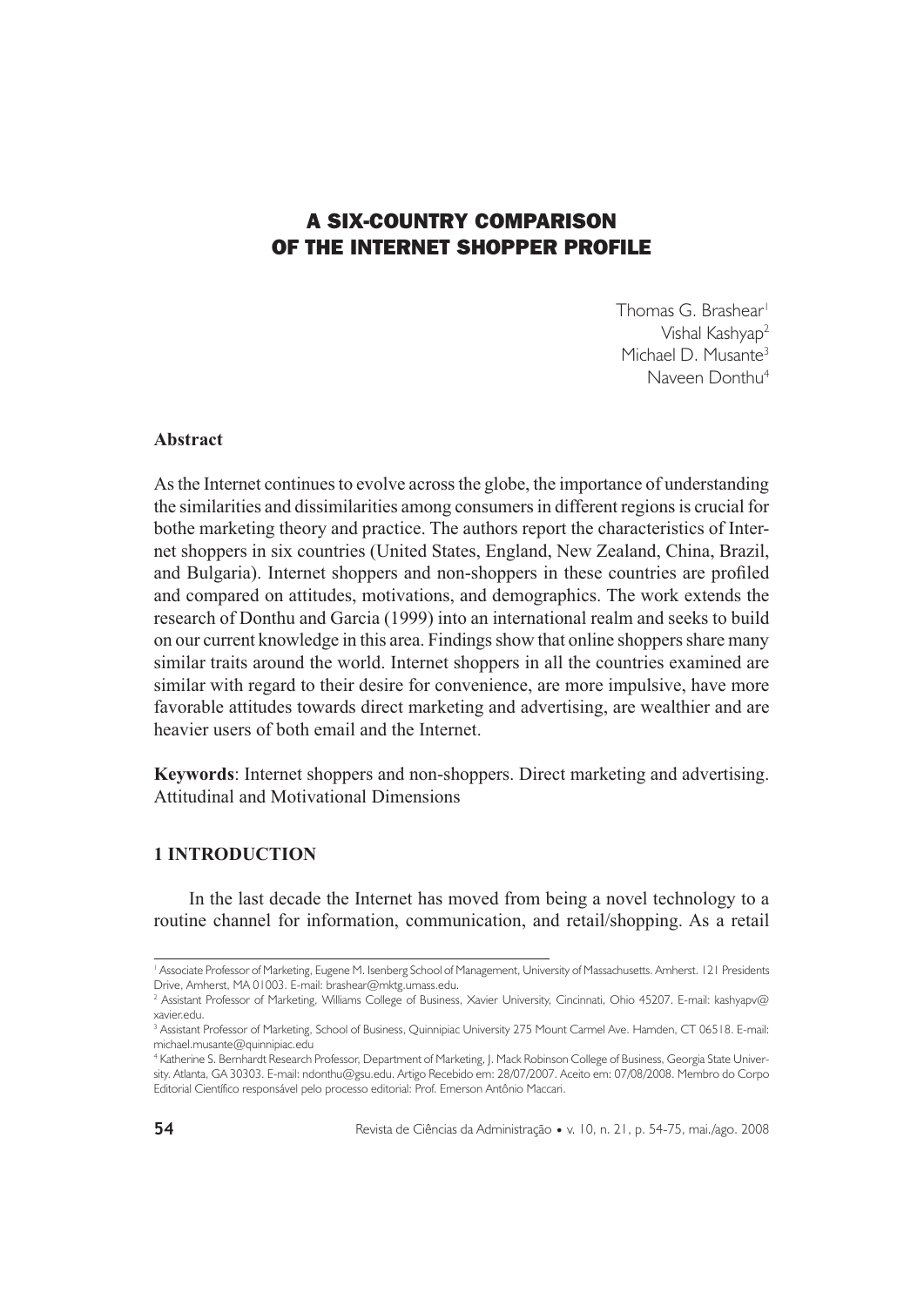channel, the Internet has not yet reached the mainstream status of its in-store counterparts (SOOPRAMANIEN; ROBERTSON, 2006), however business and researchers remain interested in the way consumers will continue to use the Internet (e.g. ROHM; SWAMINATHAN, 2004). The growth in online shopping and the continuing movement of retailers to a multi-channel format imply that this medium will continue to grow in importance but a non-U.S. centric view of Internet usage and shopping behavior in particular needs to be addressed. As an example, European and Asian online shoppers average almost twice as many purchases as North American online shoppers and growth in online shopping is faster in the developing markets than the developed economies (AC NIELSEN, 2005). Total ecommerce sales in Japan, South Korea, China, India were US\$51 million in 2006, and expected to grow to US\$115 billion in 2010 (EMARKETER, 2007).

Growth in Internet usage and e-commerce is expected to come from regions outside the U.S. with current world Internet usage estimated to be over one billion users (INTERNETWORLDSTATS, 2006). While the growth rate in Internet usage worldwide between the years 2000 and 2007 has been over 200%, Internet penetration statistics reveal that most of the regions in the world still offer opportunity for substantial growth. The Computer Industry Almanac (2006) predicts that the global Internet population is expected to grow to almost 2 billion by 2010. In response to these trends, companies need to globalize their e-business to generate increased business value since a global virtual presence can be more feasible and less expensive than a physical presence (MAHMOOD; BAGCHI; FORD, 2004). To that end, an initial step is to understand the differences between Internet shoppers and non-shoppers globally. The knowledge and assessment of the commonalities and unique characteristics between online consumers in different markets is both timely and important. Of the over 200 million active Internet users in the U.S., only 33% report actually making a purchase on the Internet (BUSINESSWEEK 2006). However, limited research in marketing addresses how Internet users and shoppers differ across the globe. Such research is important given that a majority of the growth in e-commerce is expected to come from regions outside of the U.S.

Prior research that has explored the Internet shopper in a global context has looked at shoppers within specific countries. The profile of the typical Internet shopper in the U.S. has been well defined by Donthu and Garcia (1999). Other individual, non comparative studies have been conducted in Germany (e.g. PECHTL, 2003), Hong Kong (e.g. KOLSAKER; LEE KELLEY; PUI, 2004). Additionally, structural elements such as website characteristics and quality (e.g. KIM; LEE 2006; LYNCH; KENT; SRINIVASAN, 2001) have been the focus of research. The extant research that explores multiple countries primarily does so from a cultural perspective by incorporating variables such as uncertainty avoidance and individualism – collec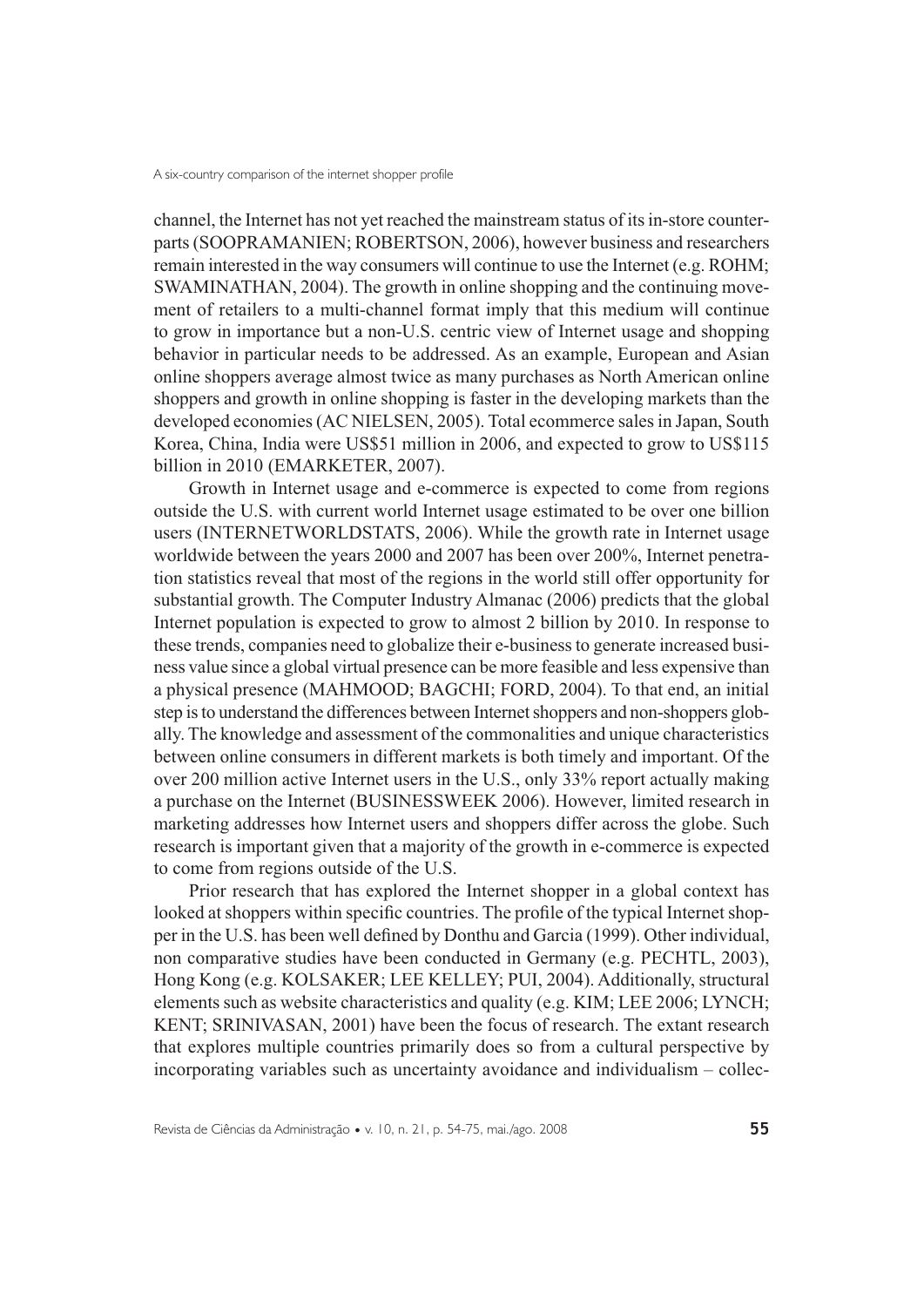tivism (e.g. PARK; JUN, 2003) with notable exceptions (LYNCH; BECK, 2001). Knowledge and assessment of the commonalities and unique characteristics between online consumers in different markets is both timely and important.

The objective of the study is to contribute to our understanding of the differences between Internet users and online shoppers. Of particular interest is whether the characteristics and profiles of the Internet shopper differ across regions or markets. In this research effort, we look beyond demographics to also focus on the attitudes and motivations that make these shoppers unique. This research responds to the call for exploring online consumers across the world (DONTHU; GARCIA, 1999; KORGAONKAR; WOLIN, 1999). In doing so our research extends the work of Donthu and Garcia (1999) into an international realm.

 The rest of the paper is organized as follows. In the next section, we review the relevant literature and formulate the hypotheses for the study. This is followed by a section on the methodology of our study. We then expand on and discuss the results of our study. We follow by elaborating on the theoretical and managerial implications of our results. Finally, we conclude with a section on the limitations and future research possibilities of our study.

# **2 LITERATURE REVIEW AND HYPOTHESES DEVELOPMENT**

#### **2.1 Internet Shoppers Versus Non-shoppers**

As Internet usage increases worldwide, one can expect to see a concomitant rise in the use of this interactive tool in consumers' shopping decisions. More importantly, it becomes crucial to distinguish between those who use the Internet as a shopping tool as opposed to those who do not. This is because prior research finds that browsers, or Internet users, can be behaviorally different from buyers, i.e. those who shop on the Internet (SOOPRAMANIEN; ROBERTSON, 2007). Donthu and Garcia (1999) also find that the typical Internet user differs from the Internet shopper in the U.S. We define Internet "shoppers" as those users of the Internet who make purchases online. All other Internet users are "non-shoppers". Internet use is not a direct correlate of Internet shopping or purchasing. In an effort to understand more about the Internet shopper segment, we focus on various attitudinal, motivational, and demographic characteristics of Internet shoppers and non-shoppers across 6 countries. Our work helps to shed light on the similarities and differences of this segment in these countries.

The pattern of Internet users and shoppers varies by country and region. For example, in the United States, 74% of all users use the Internet as a shopping search tool, and approximately 33% of all users buy online (BUSINESSWEEK, 2006). In the Asia Pacific region, Australians and New Zealanders are the most likely to use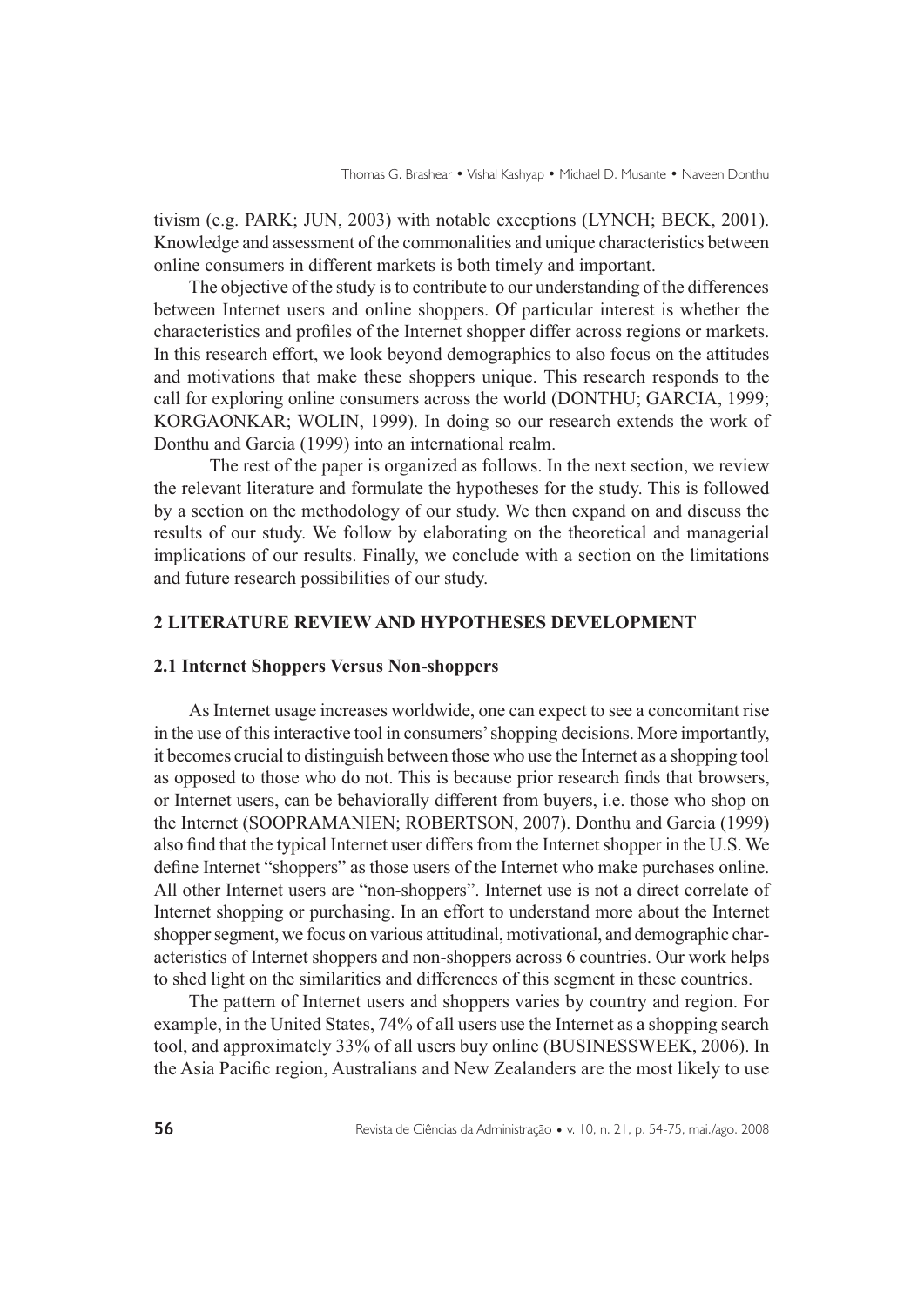the Internet to seek information about products and services (estimated at 25%). Online purchasing is far more common in Australia and New Zealand, and South Korea, than in Hong Kong, Taiwan and Singapore. Whereas 63 percent of Europe's population was estimated to be online in 2007 and 37 percent of this group shopping on the Internet, European browsing and purchasing patterns vary country to country (DELLNER, 2007). Two out of three Internet users in Germany buy online (GERMANY: ONLINE OVERVIEW; EMARKETER, 2007). High levels of Internet usage has typically been the most often used indicator of a potential cybershopper (MOE; FADER, 2001). In Brazil, 40 percent of Internet users have made purchases online (DATAFOLHA, 2005). However, heavy Internet usage need not necessarily translate into frequent online shopping, especially internationally. Prior research finds that the heavy users of the Internet for personal uses are believed to be younger, less educated, and lower in income (KORGOANKAR; WOLIN, 1999). This is particularly true for emerging markets where a majority of Internet users are very young. Forty six percent of China's 30 million estimated Internet users are between 18 and 24 (SHANGHAI DAILY, 2001). Therefore to target heavy users alone may be a flawed strategy as all users may not necessarily be Internet shoppers. A consideration of demographic characteristics alone in targeting Internet shoppers can therefore be detrimental to the growth of an effective Internet strategy. Attitudes and motivational dimensions are thus an important component of an effective marketing strategy when targeting the Internet shopper.

# **2.2 Attitudinal and Motivational Dimensions**

In order to fully understand the existing segments that exist in the U.S. market, Donthu and Garcia (1999) conducted a broad study to study the profiles of Internet shoppers and non-shoppers along various demographic, attitudinal and motivational dimensions. They found that U.S. Internet shoppers were older and had higher incomes than non-shoppers. Internet shoppers were also more likely to be convenience seeking, innovative, less risk averse and impulsive than non-shoppers. These types of attitudinal and motivational elements have been used across the literature to profile in-home shoppers, recreational shoppers, and infomercial shoppers with the objective of providing a broader profile of shoppers and differentiating shoppers and non-shoppers in the various shopping genres. The goal of this study is to extend this research into global Internet shoppers and non-shoppers. In this analysis, we develop and examine the hypotheses tested by Donthu and Garcia (1999) with respect to a global perspective. The dimensions examined in this analysis include convenience, innovativeness, risk aversion, variety seeking behavior, impulsiveness, brand consciousness, and price consciousness.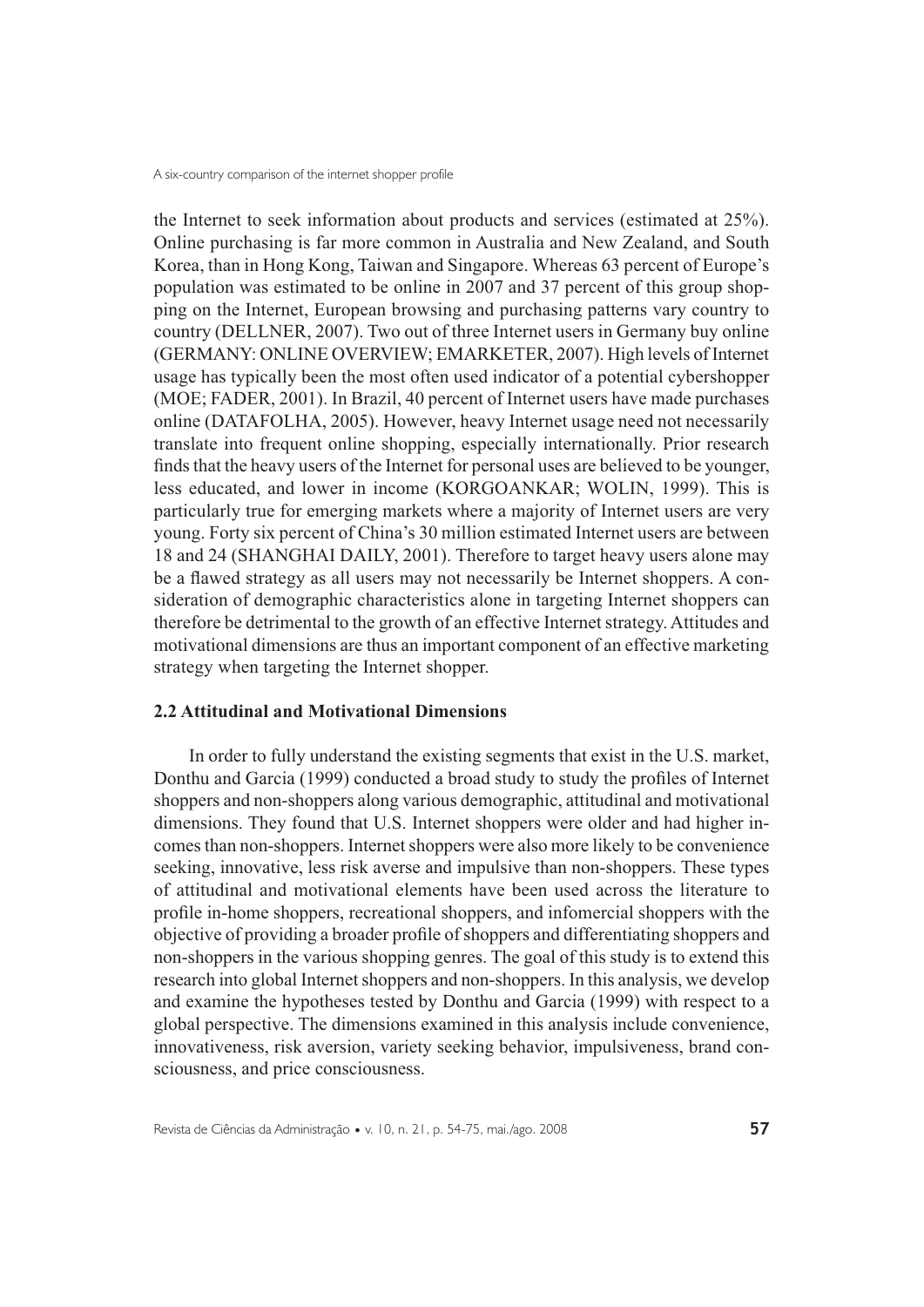Thomas G. Brashear • Vishal Kashyap • Michael D. Musante • Naveen Donthu

### **Convenience**

Similar to other direct shopping methods, using the Internet to shop is associated with convenience. In-home shoppers enjoy multiple forms of convenience according to Darian (1987). They include less shopping time, flexibility with regard to when they shop, less physical effort, and easier response to advertising or promotions. Similarly, Eastlick and Feinberg's (1999) study of catalog shoppers found that convenience was based on consumers finding what they want in short time period, with less effort, and any time of day shopping. Girard, Korgaonkar, and Silverblatt (2003) found that convenience was one of the highest attractions to shopping online. Rohm and Swaminathan (2004) found convenience to be a centerpiece when assessing shopper motivations. Therefore we propose:

**H1 :** Internet shoppers are more convenience seeking than non-shoppers. *Innovativeness*

Innovativeness is the relative willingness of a person to try a new product or service (GOLDSMITH; HOFACKER, 1991). Following the rationale of Donthu and Garcia (1999), innovativeness was a key attribute of the online shopper segments of Actualizers and Experiencers (SRI International, 1995). Actualizers as a consumer segment are active, very discriminating in their purchases, and also rather adventurous in their activities. Experiencers are innovative and modern, seek stimulation, and are also considered trend setting or fashionable (SRI International, 1995). Donthu and Garcia (1999) found empirically that online shoppers were more innovative than non-shoppers. Another study by Goldsmith and Flynn (2004) looked at a specific type of online purchasing (clothing), and found that innovativeness was a significant predictor of online consumption. Therefore, we predict that:

**H<sub>2</sub>**: Internet shoppers report more innovative behavior than non-shoppers. *Risk Aversion*

Shopping on the Internet has been associated with carrying risk. In particular, privacy related concerns, identity and credit card theft, and lack of order fulfillment (or order errors) have all been noted concerns (DUBELAAR; JEVONS; PARKER, 2003). Ease of product returns also troubles some shoppers. All of these issues increase risk, and subsequently influence the decision to shop online. Donthu and Garcia (1999) predicted that online shoppers would have lower levels of risk aversion and this was supported. Others have noted that shoppers are less worried about risks of financial loss than non-shoppers (ALLRED; SMITH; SWINYARD, 2006). There is also research to support the premise that risk tolerance is a common theme globally. In a study in Singapore, Tan (1999) found that online shoppers had much lower levels of risk aversion than non-shoppers. Doolin *et al*. (2005) in a study in New Zealand, found that risk tolerance was a strong predictor of online shopping and the level of repeat shopping. Given this, the following is predicted: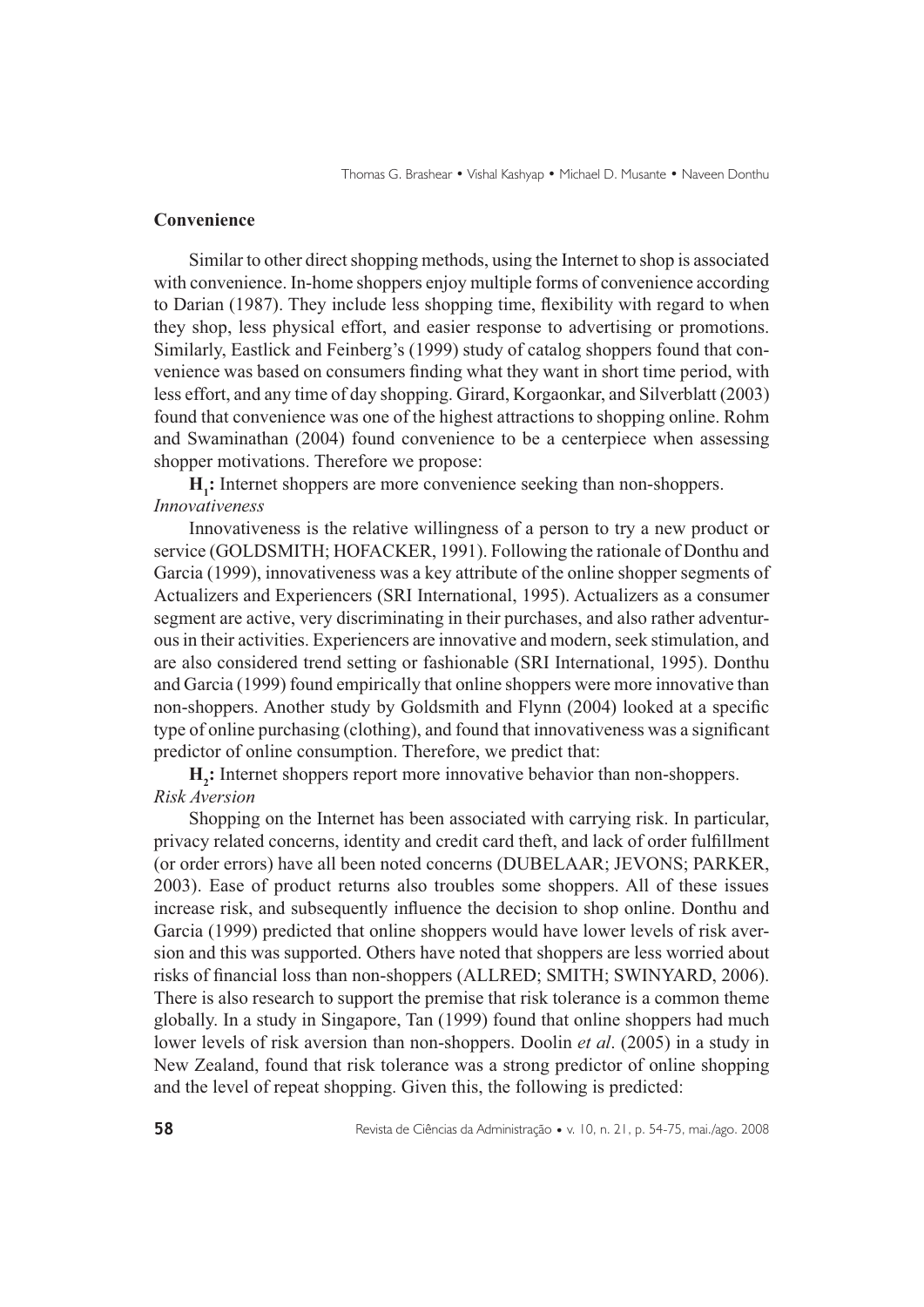**H<sub>3</sub>**. Internet shoppers are lower in risk aversion than non-shoppers. *Variety Seeking*

Variety Seeking has been defined as the alternation among products or brands over a series of choices (KAHN; ISEN, 1993). Some consumers who are variety seekers alternate between brands and products even tough their most preferred selection is available (RATNER; KAHN; KAHNEMAN, 1999; RATNER; KAHN, 2002). Given the ease of Internet search versus traditional search, it follows that online shoppers would search more extensively than their offline counterparts. Such search would lend itself to variety seeking behavior. In their effort to form a typology of the Internet shopper, Rohm and Swaminathan (2004), characterized four types of Internet shoppers, one of which they identified as variety seekers. They found that the variety seeker is substantially more motivated by variety seeking across retail alternatives and product types and brands than any other shopping type. Donthu and Garcia (1999) found that, in general, online shoppers had higher levels of variety seeking than non-shoppers. This is consistent with other tendencies of the online shopper including their recreational nature and their risk aversion. Thus we submit that:

**H<sub>4</sub>**. Internet shoppers will be more variety seekers than non-shoppers. *Impulsiveness*

The consumer behavior literature refers to impulse buying as extraordinary, emotion-saturated buying that takes place largely without regard to financial or other consequences (WOOD, 2005). Hoffman and Novak (1997) found that heavy Internet users, including shoppers, get into "a flow" on the Web. They become very involved with the process and it becomes synonymous to a recreational experience (DONTHU; GARCIA, 1999). Recreational shoppers are less traditional, tend to be more innovative, are information seekers, and are prone to making more impulsive purchases (BELLENGER; KORGAONKAR, 1980). Similarly, Darian (1987) proposed that in-home shoppers were more impulsive. Donthu and Garcia (1999) found that online shoppers scored higher on measures of impulsiveness than did non-shoppers. Zhang, Prybutok, and Koh (2006) suggest that there exists a positive relationship between consumer impulsiveness and online purchasing behavior. Conversely, Girard, Korgaonkar, and Silverblatt (2003) characterized online shoppers as being high on the recreational shopping scale but did not find a direct link with impulsiveness. However, this may be due to the collinear effects of the variables. Given the previous work, the following hypothesis is proposed:

**H<sub>5</sub>**. Internet shoppers will have higher levels of impulsiveness than non-shoppers.

#### *Brand Consciousness*

Brand consciousness is a shopping orientation, which is characterized by the degree to which a consumer is oriented towards buying well known branded prod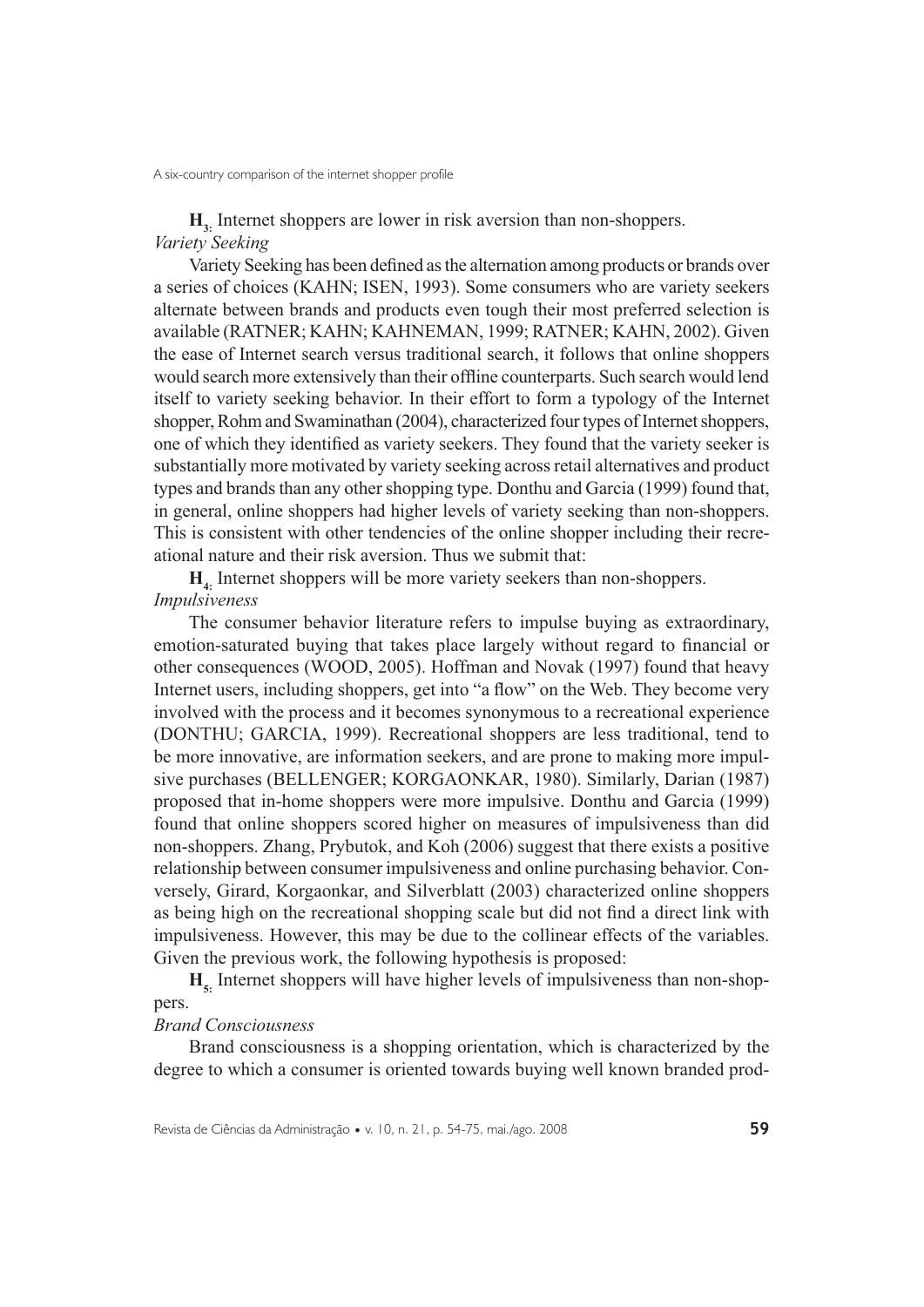ucts (SHIM; GEHRT, 1996; SPROLES; KENDALL, 1986). In-flight shoppers have also been shown to have higher levels of brand consciousness (HUANGA; LIANG KUAIB, 2006). Donthu and Garcia (1999) suggest that the major forces on the Internet who are selling products to consumers are well-established and well-known companies. These companies tend to have very high brand recognition. Research suggests that high brand recognition will lower the risk to the consumer when purchasing online (TAN, 1999). As a result individuals will feel more reassured purchasing online if they are buying from an entity with a name they know and trust. While Donthu and Garcia (1999) did not find this to be a significant factor, Park and Stoel (2005) did find that brand familiarity increases the likelihood to make an online purchase. Likewise, Seo (2005) finds that Internet purchasers tend to have high levels of brand involvement compared to non-shoppers and high levels of brand consciousness. Recently, Yang and Wu (2007) classified brand consciousness as part of the consumer style for Internet shoppers and is high for both male and female Internet shoppers Therefore, we submit the following:

H<sub>6</sub>: Internet shoppers will be more brand conscious than non-shoppers. *Price Consciousness*

Given their product search capabilities, online shoppers are considered to be well-informed consumers (HOFFMAN; NOVAK, 1997). Smith (2002) notes that consumers readily utilize shopbots that can search the Internet for the best price and value. While this suggests that online shoppers are more likely to be price conscious, Donthu and Garcia (1999) did not find this to be the case in their study. They show that many online buyers are less price-conscious, as they are more concerned with finding products that satisfy their needs rather than look for bargains. Another research effort found that the segment of online shoppers that are focused on utilitarian values such as convenience and time-savings tend to be less price sensitive (SWAMINATHAN; LEPKOWSKA-WHITE; BHARAT, 2003). Hence we propose the following:

**H<sub>7</sub>**. Internet shoppers will be more price conscious than non-shoppers. *Attitudes toward Shopping, Direct Marketing and Advertising*

Attitudes toward shopping, direct marketing and advertising are linked in the online world. Online shoppers when in "the flow" traverse the web seeking recreation and adventure (HOFFMAN; NOVAK, 1997). To some, shopping is a recreational activity, and recreational shoppers tend to have more positive attitudes toward shopping (BELLENGER; KORGAONKAR, 1980). Donthu and Garcia (1999) found that online shoppers have more positive attitudes towards shopping. Swinyard and Smith (2003) found many consumers view online shopping to be more entertaining than offline shopping.

Internet shoppers are deluged with pop-ups, specials, an assortment of products and buying cites which can overwhelm a consumer. To deal with all of this, consumers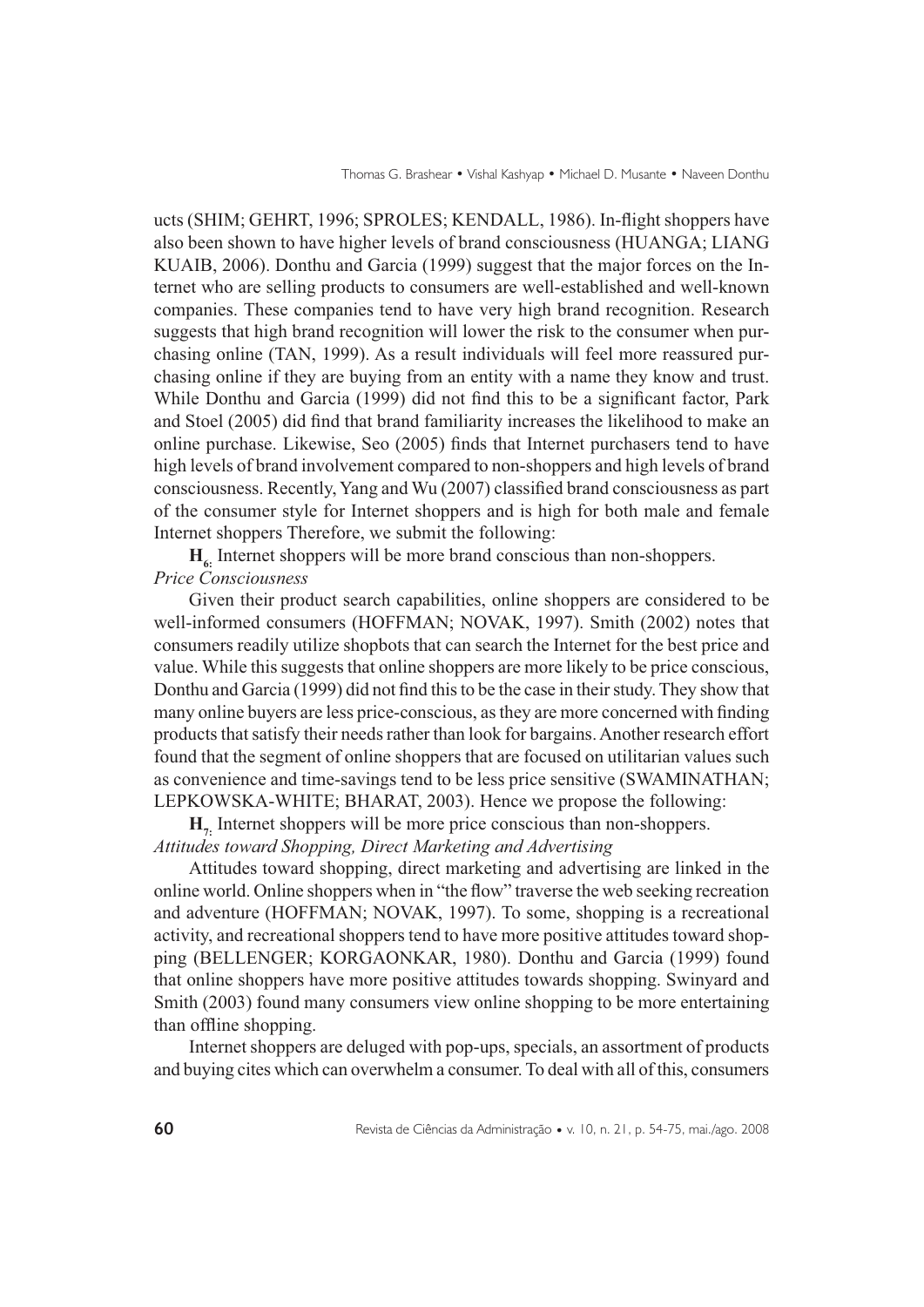must have positive attitudes towards such factors in order to withstand the complexity of online shopping. Bellman, Lohse, and Johnson (1999) find that an online buyer tends to enjoy searching and "looking" for information on new products. They have a more positive attitude towards looking around, i.e., shopping for goods and services, and receiving information which will help in their search for the product or service. Online shoppers also tend to have more positive attitudes towards direct marketing and advertising as cyber-shopping provides opportunities to make more purchases (DAR-IAN, 1987). Ducoffe (1996) found that Internet users have positive attitudes towards advertising and online advertising in particular as they described it as "informative" and "up to date". High usage interactive online-gamers have positive attitudes towards both online advertising and the direct communications that lead them to those services (JONES, 2007). Donthu and Garcia (1999) found that online shoppers had more positive attitudes towards direct marketing and advertising. Therefore we predict:

H<sub>9</sub>. Internet shoppers will have more positive attitude toward shopping.

H<sub>9</sub>. Internet shoppers will have more positive attitude toward direct marketing.

**H<sub>10</sub>**. Internet shoppers will have more positive attitude toward advertising.

#### **Demographics**

In the study by Darian (1987), in-home shoppers tend to have higher levels of income, are above average in education, and are younger than in-store shoppers. Jasper and Lan (1992) found that as age increases, tendency to catalog shop also increases. But with the Internet, the younger cohorts are the "computer generations" and will be more likely to purchase online than older consumers. Online shoppers are younger, possess greater wealth, are better educated, and spend considerable more time on the Internet (SWINYARD; SMITH, 2003; ALLRED; SMITH; SWINYARD, 2006). Thus, we hypothesize:

**H<sub>11</sub>:** Internet shoppers will differ from non-shoppers in (a) age, (b) education, (c) Internet usage, (d) email usage, (e) computer ownership, (f) income and (g) gender.

#### **3 METHODOLOGY**

The measures used in this were obtained from previous research by Donthu and Gilliland, (1996) and Donthu and Garcia (1999) which looked at shopper profiles and are presented in the Appendix. The measures have been shown to have high reliability and in our study, all measures had coefficient alpha of .70 or higher. The original survey was developed in English, but in China, Bulgaria and Brazil the survey was administered in the native language. The development of the questionnaires followed procedures to assure translational equivalence (KUMAR, 2000). We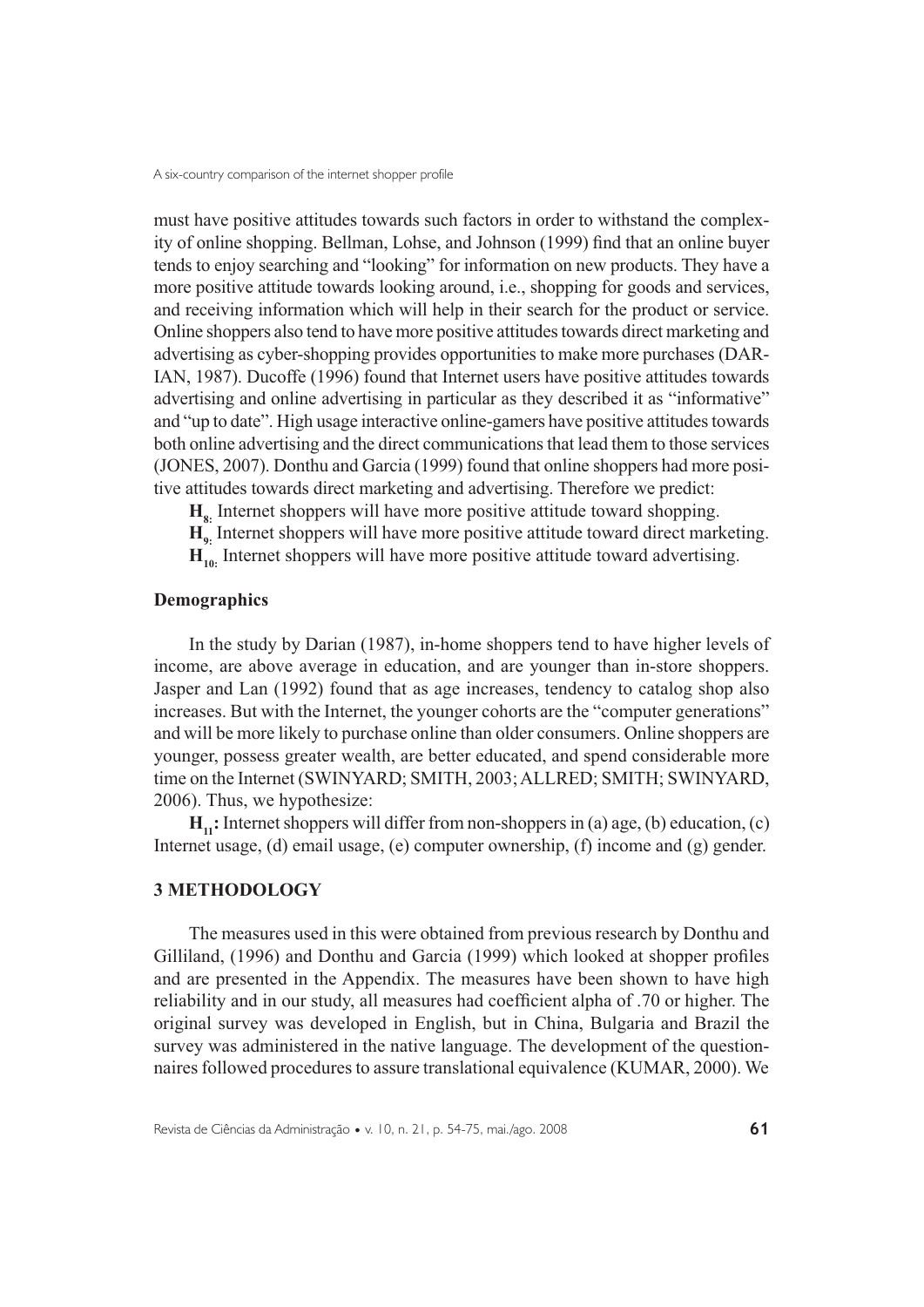employed a double translation process employing two bilingual translators, where one translated the survey into the respective language and then the second translator reversed the process and translated that survey back into English without seeing the original version. This was followed by a comparison of the translated version with the original English version. Minor discrepancies were reviewed by both translators and revised and the surveys were then pre-tested with experts and practitioners in each of the countries to assure functional and conceptual equivalence of the concepts (KUMAR, 2000). English questionnaires were used in England and New Zealand.

To assure similar data collection procedures, trained researchers were employed in each of the countries. Each researcher was informed of the purpose of the project and on techniques to ensure that the respondent was able to answer the questionnaire. In each country (except the US), the researchers collected responses using a purposive judgment sampling technique at local retailing centers. Respondents were qualified by asking various background questions pertaining to their frequency of e-mail use, frequency of world-wide-web usage and the types of information they typically provide online. They then responded to the questionnaire items concerning the shopper attitudes and motivations, and concluded with various demographic questions. Given the low rates of Internet shoppers in Bulgaria and China, the researchers over sampled the Internet shopper population, thus the percentage of shoppers versus non-shoppers in the sample does not reflect the level of shoppers and non-shoppers in the population. The sample sizes for each country are attached in Table 1.

The hypotheses were tested on country level bases comparing Internet shoppers and non-shoppers. The analysis included one-way ANOVAs with t-tests for continuous measures, and Chi-Square tests for categorical data. The means for Internet shoppers and non-shoppers for each country are seen in Table I. A third column shows the support (Y) or rejection (N) of the specific hypothesis in that sample.

Place Table I about here

### **4 RESULTS AND DISCUSSION**

In this study, we extend the work of Donthu and Garcia (1999) by examining Internet shoppers and non-shoppers in five countries in addition to the United States. In doing so our research seeks to expand the domain of our research to a global context. As highlighted earlier, Internet usage and commerce is expected to grow significantly across the world. However, as each part of the world is unique in its social norms, culture, and infrastructure, these differences may cause the profiles of Internet shoppers and non-shoppers to be different worldwide. Therefore it becomes increasingly important to fully understand the differences, similarities, and unique characteristics of Internet shopper and non-shoppers that exist worldwide. The goal of this study was to offer insights into this important question. In our discussion of the results we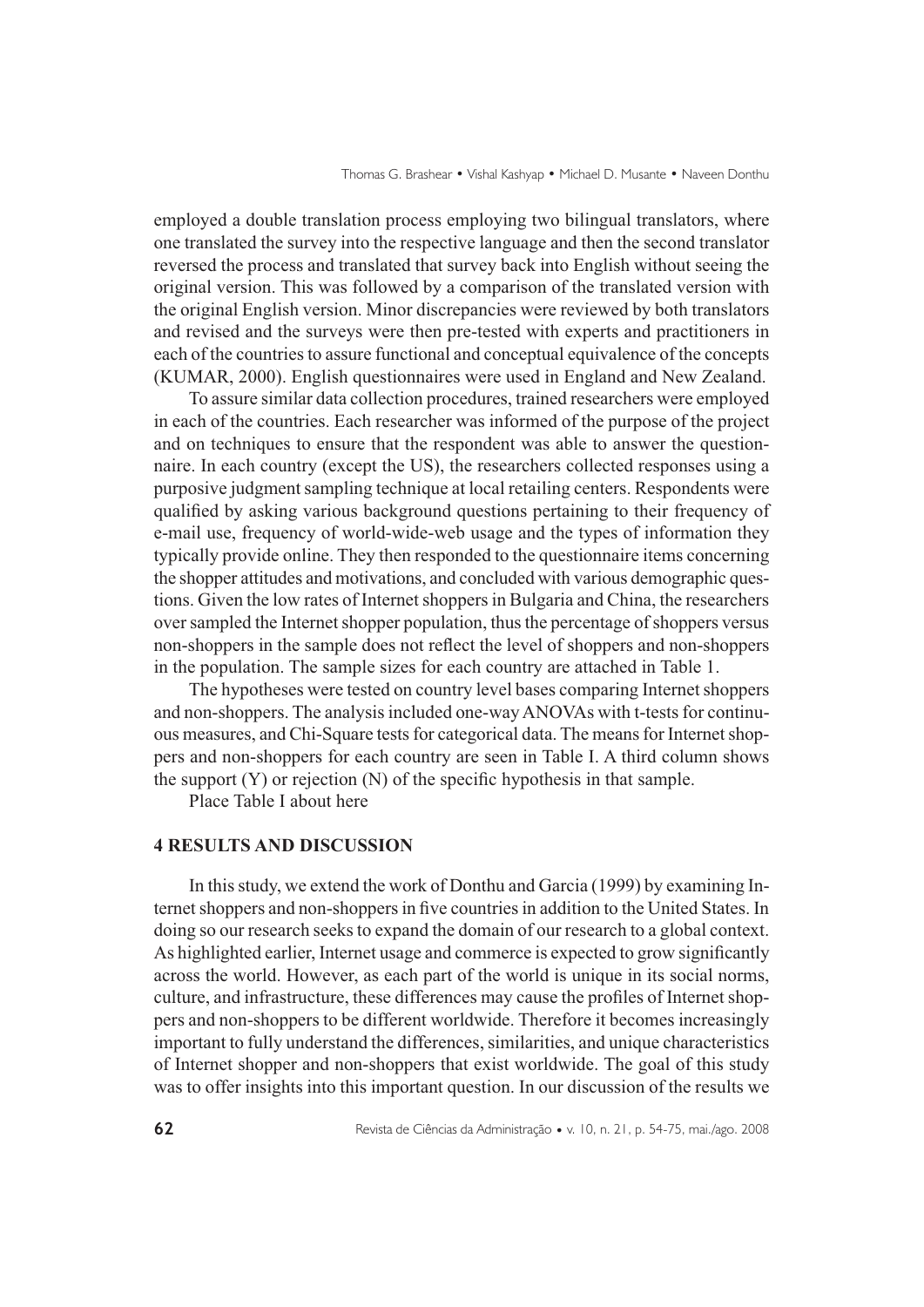include the findings from Donthu and Garcia (1999) for a broader evaluation of the six countries. The Donthu and Garcia (1999) study suggests that the typical Internet user differs from the Internet shopper. This has profound implications for advertisers and marketers. It suggests that while it is important to understand Internet users, it is also important to profile the Internet shopper, as the two populations are not the same (at least in the United States).

The results of the six-country comparison presented in this paper indicate that across the markets examined, there exists both commonalities and differences between the Internet shopper and the non-shopper. We first document the results relating to the similarities of Internet shoppers in the countries examined in our research. We find a pattern of similarity of results for  $H_1$ ,  $H_2$ ,  $H_5$ ,  $H_9$ ,  $H_{10}$ , and  $H_{11e}$ ,  $H_{11f}$ , and  $H_{11}$  with all hypotheses being significant in most countries. Internet shoppers across most countries seek convenience through online shopping, are more innovative than non shoppers (except New Zealand), show higher levels of impulsiveness (except New Zealand), have more positive attitudes towards advertising and direct marketing, and have higher incomes. They also exhibit differences in email usage, Internet usage and computer ownership.

H<sub>1</sub> stated that Internet shoppers are more convenience seeking than non-shoppers. This hypothesis is supported. Internet shoppers in all the countries examined are similar such that when consumers are looking for convenience they will be more likely to use the Internet for shopping. This is in accordance with prior research has found that when consumers look for convenience, the Internet becomes the retail channel of choice (MATHWICK; MALHOTRA; RIGDON, 2000).  $H_2$  was also supported in our research. Internet shoppers in the countries examined (except New Zealand) were more innovative than non-shoppers. The extant research has conceptualized consumer innovativeness on the Internet to be more 'domain specific' by the virtue of identifiable characteristics (e.g. opinion leadership, etc.) and actual acquisitions of new information, ideas, and products (MIDGLEY; DOWLING, 1978). Domainspecific innovativeness reflects personal innovativeness and is conceptualized as the degree and speed of adoption of innovation by an individual. In a marketing context, the construct has been measured via purchase intentions and opinions for certain new products, the number of new products owned, and the relative time of adoption for particular new products, and is usually applied to domain-specific products and services (LASSAR; MANOLIS; LASSAR, 2005). Our findings in the countries examined show that consumers who are more innovative are more likely to use the Internet for shopping while those that are less innovative are less likely to do so. This is in line with a steam of research, which shows that those who have knowledge of and opinions about a particular domain, and are willing to share their opinions with others are more likely to be adopters and users of commercial innovations (ROGERS, 1995).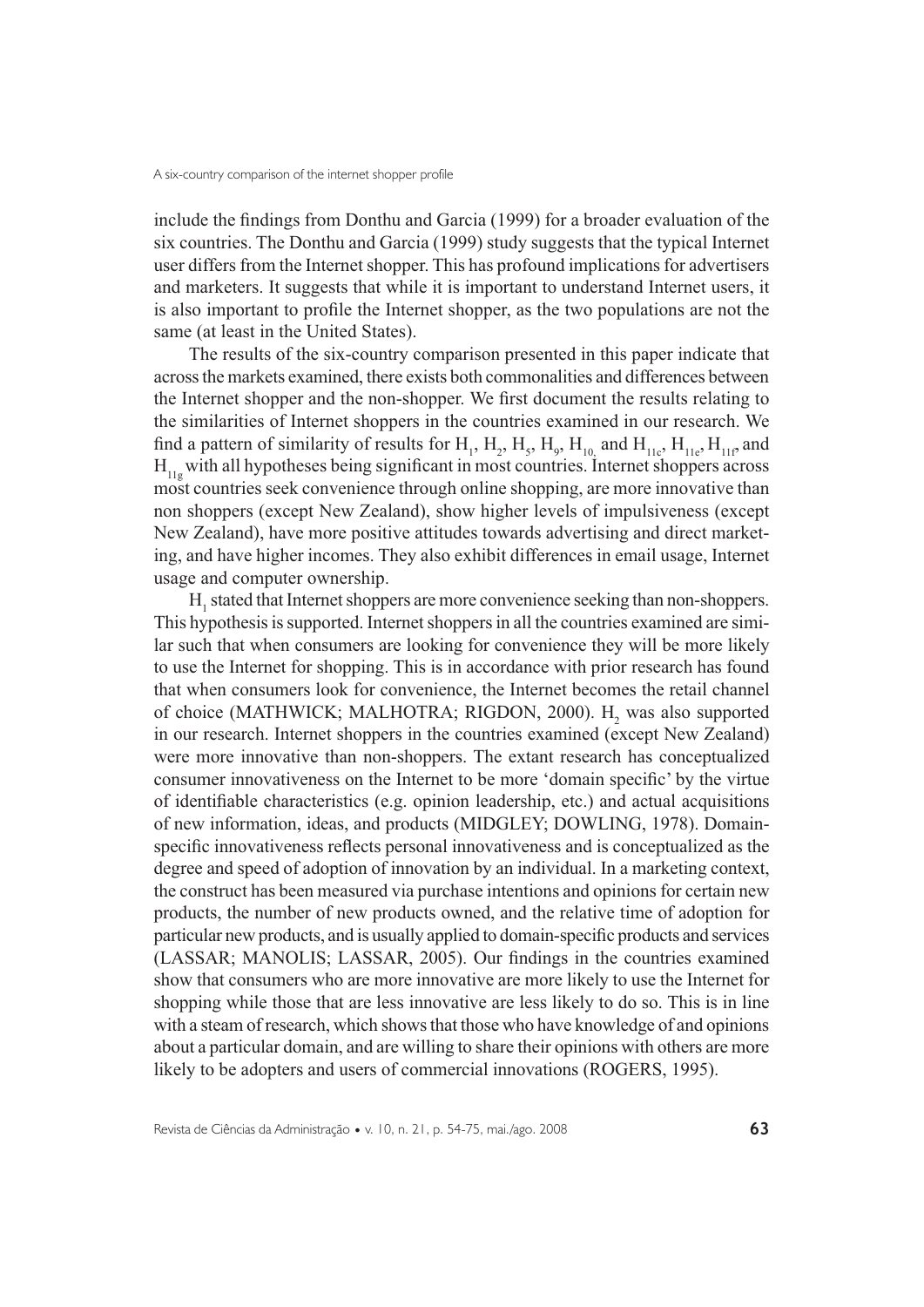H3 was also supported in our research. Internet shoppers in all the countries (except New Zealand) showed higher levels of impulsiveness than non-shoppers.  $H_0$  and  $H_{10}$ hypothesized relations between attitudes of Internet shoppers towards direct marketing and advertising respectively. Both these hypotheses were supported. Internet shoppers, across all the countries examined, were found to be more receptive to both direct marketing and advertising when compared with non-shoppers. Finally  $H_{11c}$ ,  $H_{11e}$ ,  $H_{11f}$ , and  $H_{11g}$  were concerned with differences between Internet shoppers and non-shoppers with regard to demographic variables. As expected, in all countries (expect the U.S. where data was not available) Internet shoppers' income, email and Internet usage, and computer ownership was significantly more than that of non-shoppers. These findings underscore the important role of demographic variables in Internet shopping behavior in an international context. The general pattern of findings highlights that Internet shoppers exhibit similarities globally when compared with non-shoppers.

However, there were certain differences between Internet shoppers in the different countries as well. Internet shoppers in the U.S., New Zealand, England and Brazil were more risk averse  $(H_3)$  than non-shoppers, but no differences was found for the Bulgarian or Chinese samples. No significant differences were found between Internet shoppers and non-shoppers across most of the countries examined with regard to variety seeking behavior except in the U.S., and Bulgaria.  $H_6$  hypothesized that Internet shoppers would be more brand conscious than non-shoppers. Internet shoppers in Bulgaria and China are more brand conscious than non-shoppers, while no significant differences were found between the 2 groups in the U.S., New Zealand, England and Brazil. Pricing concerns were significantly different for Internet shoppers and non-shoppers in the Brazilian, Chinese, New Zealand, and England samples but not for the US and Bulgaria  $(H_7)$ . Variety seeking behavior was the complete opposite of price consciousness. Internet shoppers in the Brazil, Bulgaria, New Zealand, and England were seen to exhibit more positive attitudes towards shopping than nonshoppers, but not in the U.S., and China,  $(H<sub>8</sub>)$ . There were significant differences of age  $(H_{11a})$  between Internet shoppers and non-shoppers in the U.S. and Brazil but not in any of the other countries. Internet shoppers tend to be better educated than non-shoppers in Bulgaria, China, and England but not in the U.S., Brazil, and New Zealand  $(H_{11b})$ . No differences were found with regard to the gender variable in all the countries except in New Zealand  $(H<sub>11d</sub>)$ .

# **5 MANAGERIAL IMPLICATIONS**

The findings of this study provide interesting insights for marketing managers interested in international Internet commerce. As the Internet usage grows worldwide, managers need to understand their consumers and the distinguishing characteristics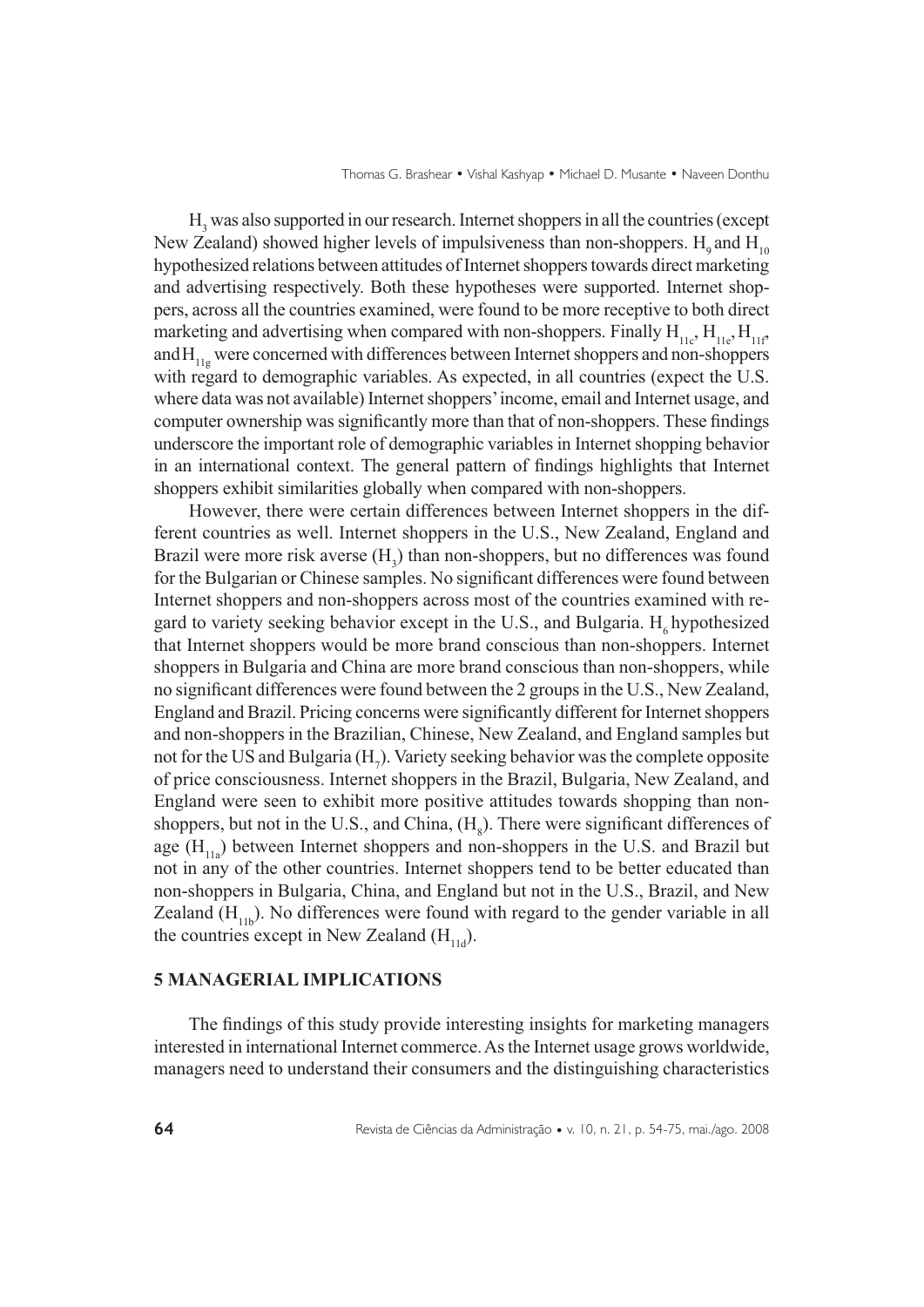between Internet shoppers and non-shoppers globally. This distinction will enable managers to tailor the online experience in ways that will actually make Internet shoppers purchase and repurchase from their websites while enabling these websites to appeal to non-shoppers as well. An additional goal of such an understanding should be to encourage non-shoppers to shop online.

The results from our study imply that a global approach to online marketing is not optimal. A lack of understanding of consumer preferences can cause a successful strategy in one country to fail in another (LYNCH; BECK, 2001). An eye toward customized strategies for each market may be required in order to effectively achieve desired goals. Companies based in the United States may need to change their strategies to reach Internet shoppers and non-shoppers around the world. Even countries that are culturally similar to the U.S. (e.g. England) seem to have a somewhat different Internet shopper profile. Our study shows that while Internet shoppers worldwide are similar with regard to certain characteristics, they differ on others. Accordingly companies competing globally on the Internet would benefit by adopting regional strategies that capitalize on the unique preferences of specific markets (LYNCH; KENT; SRINIVASAN, 2001).

The findings of our study have important implications for website design. Localizing websites beyond translations and paying attention to local conventions, time and date formats, addresses and phone numbers, layout and orientation of webpages, units of measurement, colors and aesthetics are important elements of a successful international e-commerce strategy (SINGH; FURRER; OSTINELLI, 2004). However, creating a large number of mirror sites around the globe and tailoring the content of each site to the global region might be impractical and costly for some companies. For such companies easier alternatives might be to create a smaller set of regional sites or partnering with locally produced portals that are very culturally specific and are popular access points to the web. This makes an Internet strategy viable to companies of different sizes.

Our research shows that convenience is more important to Internet shoppers than non-shoppers. Marketers need to focus on making the online purchasing process easier in order to encourage repeat purchases among Internet shoppers. Marketers can also focus on the benefits of staying online, social networking, researching products and services and an overall easier shopping experience (IYER; EASTMAN, 2006). Additionally, marketers can emphasize the convenience of shopping from home as opposed to physically going to a store. The Internet can be thus positioned as a tool that can make shopping easier. Our research also shows that Internet shoppers exhibit higher levels of impulsiveness than non-shoppers. Research using the Technology Acceptance Model (TAM) has found positive relationships between consumer impulsiveness and purchase intention, meaning that more impulsive consumers tend to make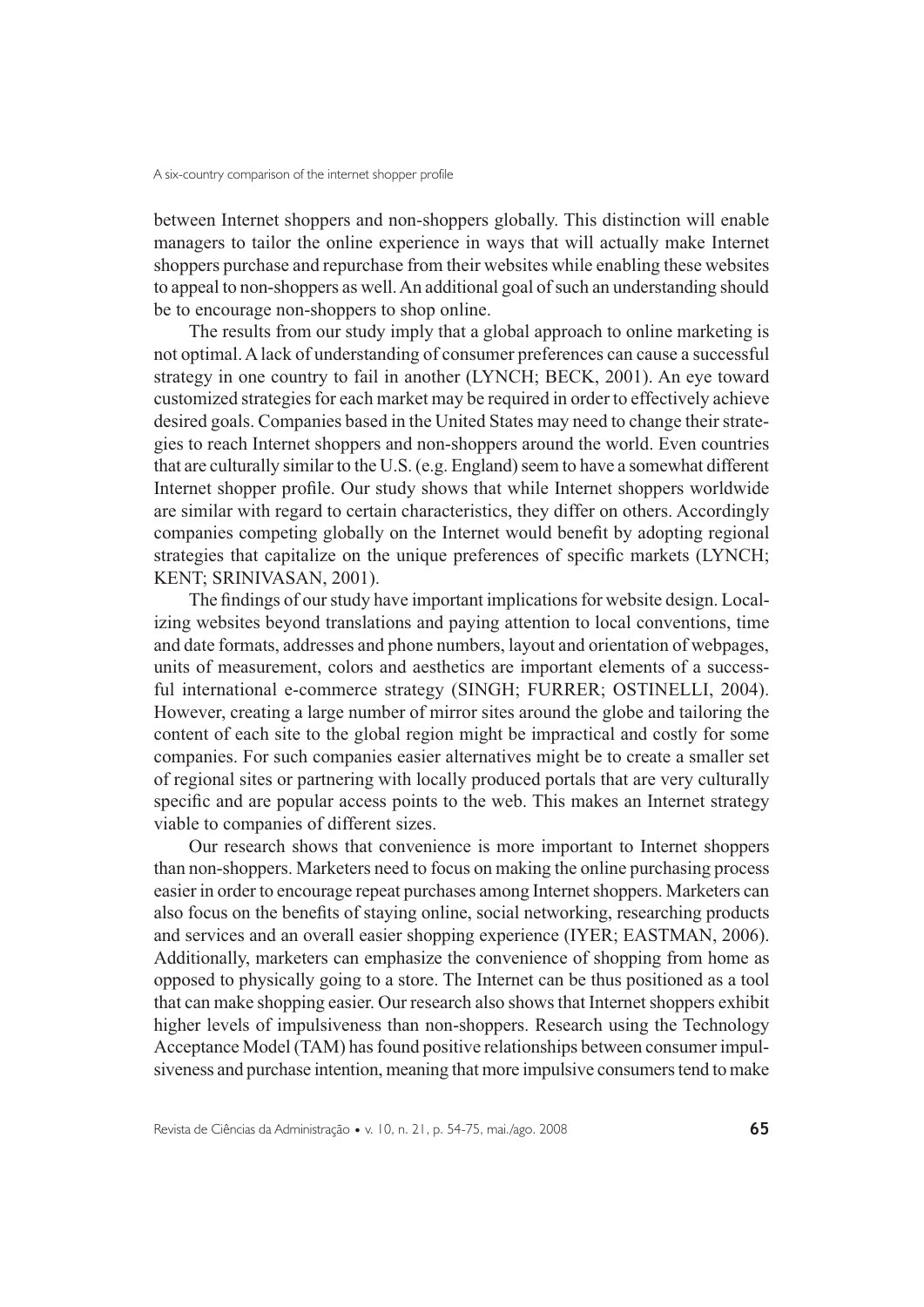more purchases online (ZHANG; PRYBUTOK; KOH, 2006). Accordingly companies can look at using online promotions and discount pricing to target the impulsiveness of Internet shoppers by stimulating more spontaneous purchasing activity.

As e-commerce has grown so have concerns of online consumer privacy, the protection of consumer information and the intrusive nature of online communications. Our results show that Internet consumers are more receptive to advertising and direct marketing. Managers can use this knowledge to target the Internet shoppers knowing that they are more likely to be receptive to highly targeted marketing communications. The mixed results for demographic variables such as age, education, and gender imply that demographic variables might not play the same role in every country. While Internet shoppers are distinguished from non-shoppers by virtue of income, computer ownership, and email and Internet usage, they are not different from non-shoppers with regard to education, age and gender in most of the countries examined. This is in contrast to findings in prior research where Internet shoppers in the U.S. were found to be primarily young, educated, and male. While not tested in this paper, this could be related to the spread of the Internet worldwide. A higher level of familiarity with the Internet may lead to a profile of the Internet shopper that is similar to mainstream buyers, i.e. the Internet might not be the preserve of a specific demographic. For marketers this information has implications for product categories offered online and expands the categories of products that can be offered online globally. Further managers need to exercise caution in using only demographic variables to target online shoppers.

# **6 FUTURE RESEARCH AND LIMTATIONS**

Research in the area of international business was influential in that it explored regional similarities and differences that contributed knowledge leading to effective worldwide marketing strategies. The new frontier in this effort is to more fully understand Internet commerce across the globe. The current study sought to shed light on the differences and similarities that appear to exist between groups of Internet shopper profiles. While this study yielded interesting results, it is clear there is much work to be done in this area.

One undertaking worth the effort would be the development of profiles of the Internet shopper utilizing a wide variety of comparison points. While profiles of the Internet user and shopper are emerging (ex. BRENGMANA *et al.,* 2005; ROHM; SWAMINATHAN, 2004), global profiles have yet to be fully explored. For example, it would be interesting to understand if cybershopper segments identified in the U.S. are found in other countries. A future study that would identify and compare profiles across markets would be of value. A future examination that attempts to link the cultural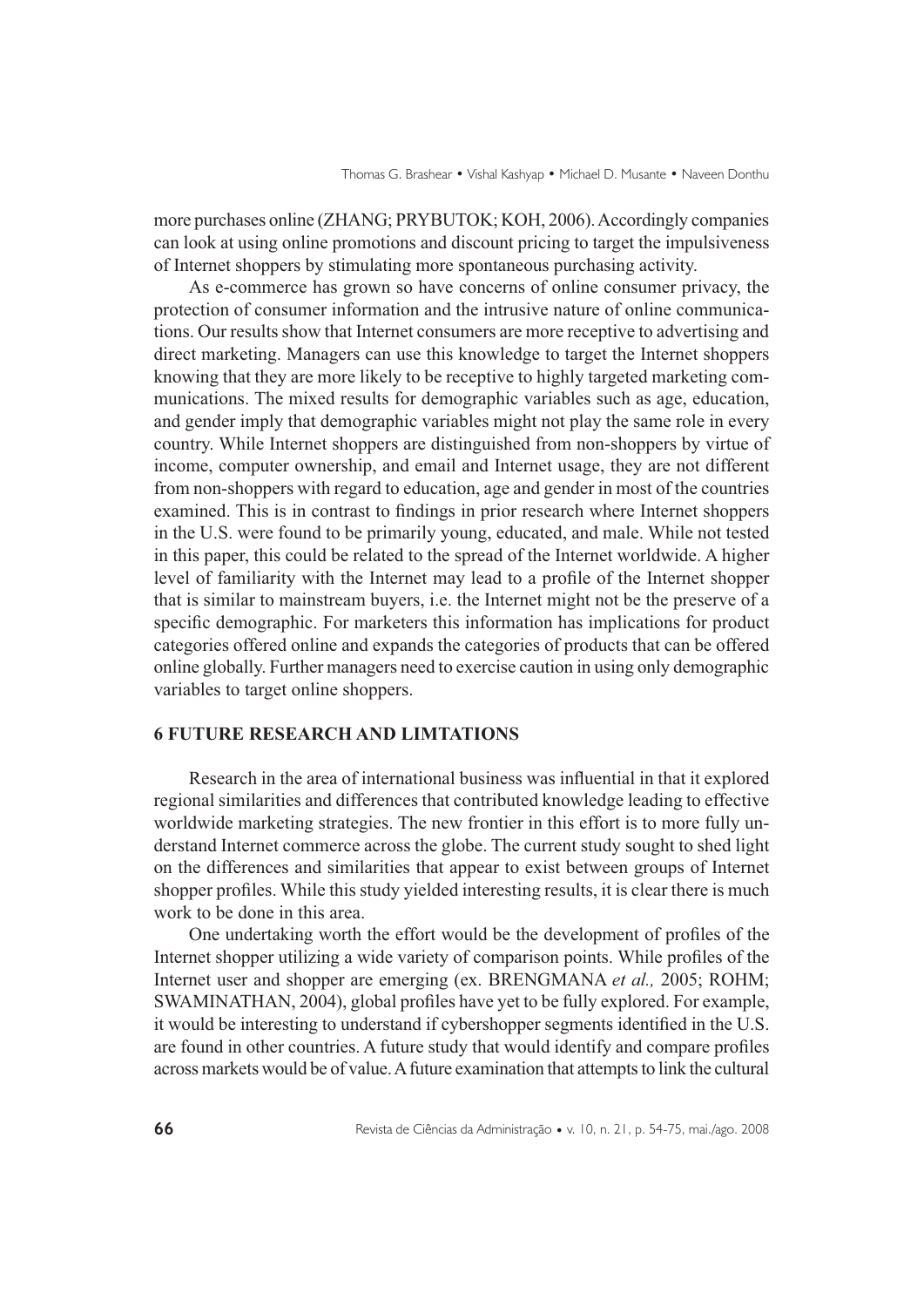characteristics of consumers with their Internet related behaviors would also greatly add to our understanding in this area. Additional research can also look at the roles of product categories in distinguishing between Internet shoppers and non-shoppers.

Our study has several of the limitations of survey research. Second, our use of purposive sampling reduces objectivity. Future research could look at sampling a broader segment of the population to increase generalizability. The number of countries used in the study is limited primarily due to a lack of access so whether the findings are generalizable to other countries are unclear. Additional research could attempt to replicate our research in other nations to see if the results in our study hold in other contexts and cultures.

# **REFERENCES**

A.C NIELSEN, **Global Online Shopping Habits**. October, 2005.

ALLRED, Chad R.; SMITH Scott M.; SWINYARD. William R. E-Shopping Lovers and Fearful Conservatives: A Market Segmentation Analysis. **International Journal of Retail & Distribution Management***,* v.34, n.4/5, p. 308-333, 2006

BELLENGER, Danny; KORGAONKAR, Pradeep. Profiling the Recreational Shopper, **Journal of Retailing***,* v.56, n. 4, p. 77-92, 1980.

BELLMAN, Steven; LOHSE, Gerald L.; JOHNSON, Eric J. Predictors of Online Buying Behavior, **Source: Communications of the ACM,** v.42, n. 12, p. 32-38, 1999.

BRENGMANA, Malaika *et al.* Segmenting Internet Shoppers based on their Web-Usage-Related Lifestyle: A Cross-Cultural Validation, **Journal of Business Research**, v.58, n. 1, p. 79 –88, 2005.

BUSINESSWEEK Online (2006), Internet population hits new high in U.S. http:// www.businessweek.com/ap/financialnews/D8H7UK580.htm.

COMPUTER INDUSTRY ALMANAC. Released report January 4, 2006.

DARIAN, Jean C.In-home Shopping: Are there Consumer Segments? **Journal of Retailing**, v. 63, n. 2, p.163-186, 1987.

DATAFOLHA. Top of Mind Internet, Sao Paulo, May 20. 2007, http://datafolha. folha. uol.com.br/po/ver\_po.php?session=455#, 2005.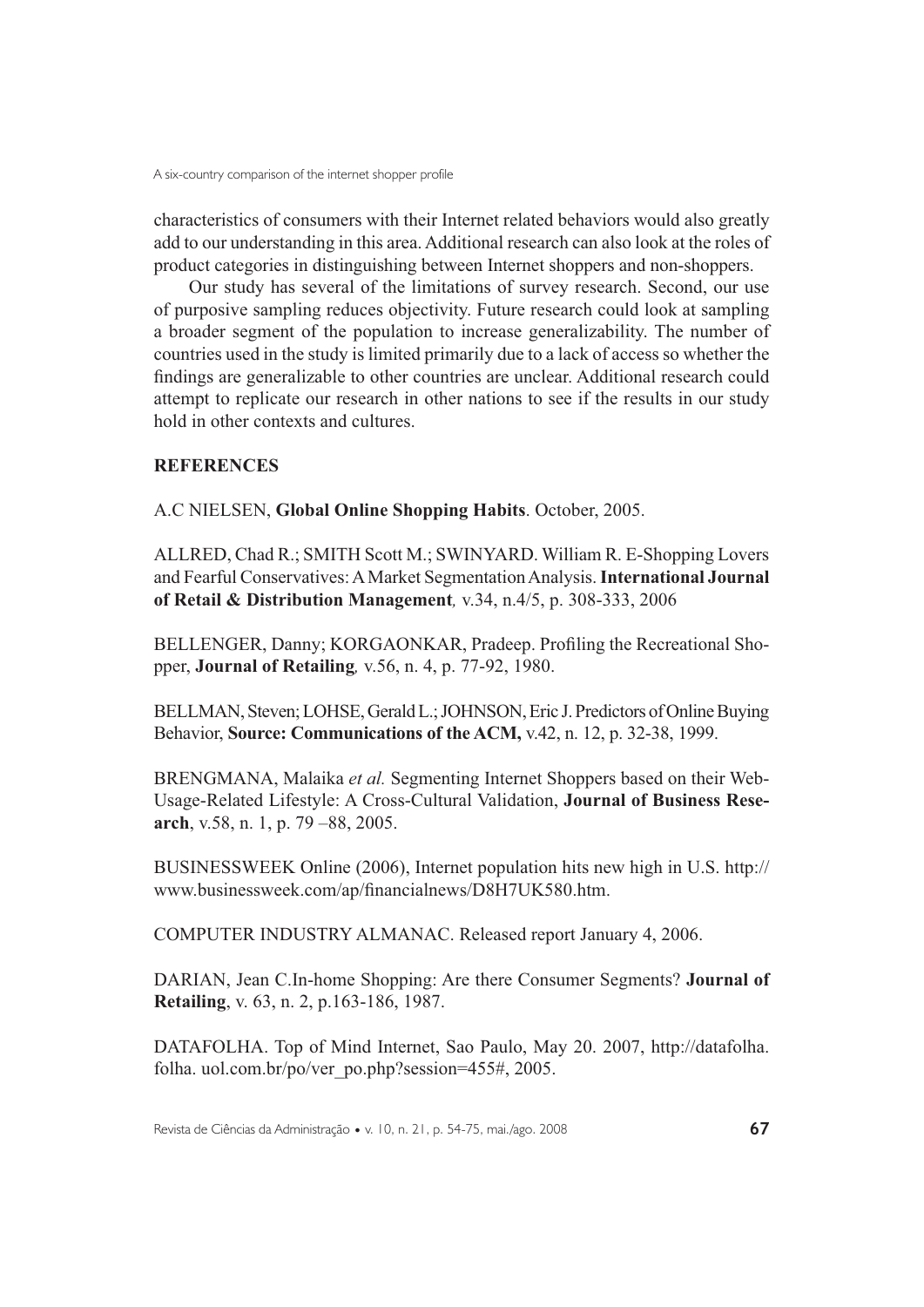DELLNER, Tom. European e-commerce, Electronic Retailer, www.electronicretailermag.com /info/0607\_euro.html, 2007.

DONTHU, Naveen; GARCIA Adriana. The Internet Shopper, **Journal of Advertising Research**, v. 39, n. 3, p. 52-58, 1999.

DONTHU, Naveen; GILLILAND, David. The Infomercial Shopper, **Journal of Advertising Research***, v.* 36, n. 2, p. 69-76, 1996.

DOOLIN, Bill *et al.* Perceived Risk, the Internet Shopping Experience and Online Purchasing Behavior: A New Zealand Perspective, **Journal of Global Information Management,** v. 3, n.2, p.66-88, 2005.

DUBELAAR, Chris, JEVONS, Colin; PARKER, Lukas.Personal Information Privacy and Shopping Behavior on the Internet, **Journal of Asia Pacific Marketing**, v.2, n.1, p. 65-71, 2003.

DUCOFFE, Robert H. Advertising Value and Advertising on the Web, **Journal of Advertising Research**,v. 36, n. 5, p. 21-35, 1996.

EMARKETER.com, 2007

EASTLICK, Mary A.; FEINBERG, Richard A. Shopping Motives for Mail Catalog Shopping **Journal of Business Research***,* v. 45, n. 3, p.281-290, 1999.

GERMANY: ONLINE OVERVIEW; EMARKETER. Disponível em: <http://www. emarketer.com/Reports/All/Emarketer\_2000461.aspx?src=report\_head\_info\_siteseaearch>. 2007.

GIRARD, Tulay; KORGAONKAR, Pradeep; SILVERBLATT, Ronnie. Relationship of Type of Product, Shopping Orientations, and Demographics with Preference for Shopping on The Internet, **Journal of Business and Psychology**, v.18, n.1, p.101-120, 2003.

GOLDSMITH, Ronald E.; HOFACKER, Charles F.Measuring Consumer Innovativeness, **Journal of the Academy of Marketing Science**, v.19, n.3, p.209-221, 1991.

Goldsmith, Ronald E.; FLYNN,Lisa R. Psychological and Behavioral Drivers of Online Clothing Purchase, **Journal of Fashion Marketing and Management,** v. 8, n. 1, p. 84-95, 2004.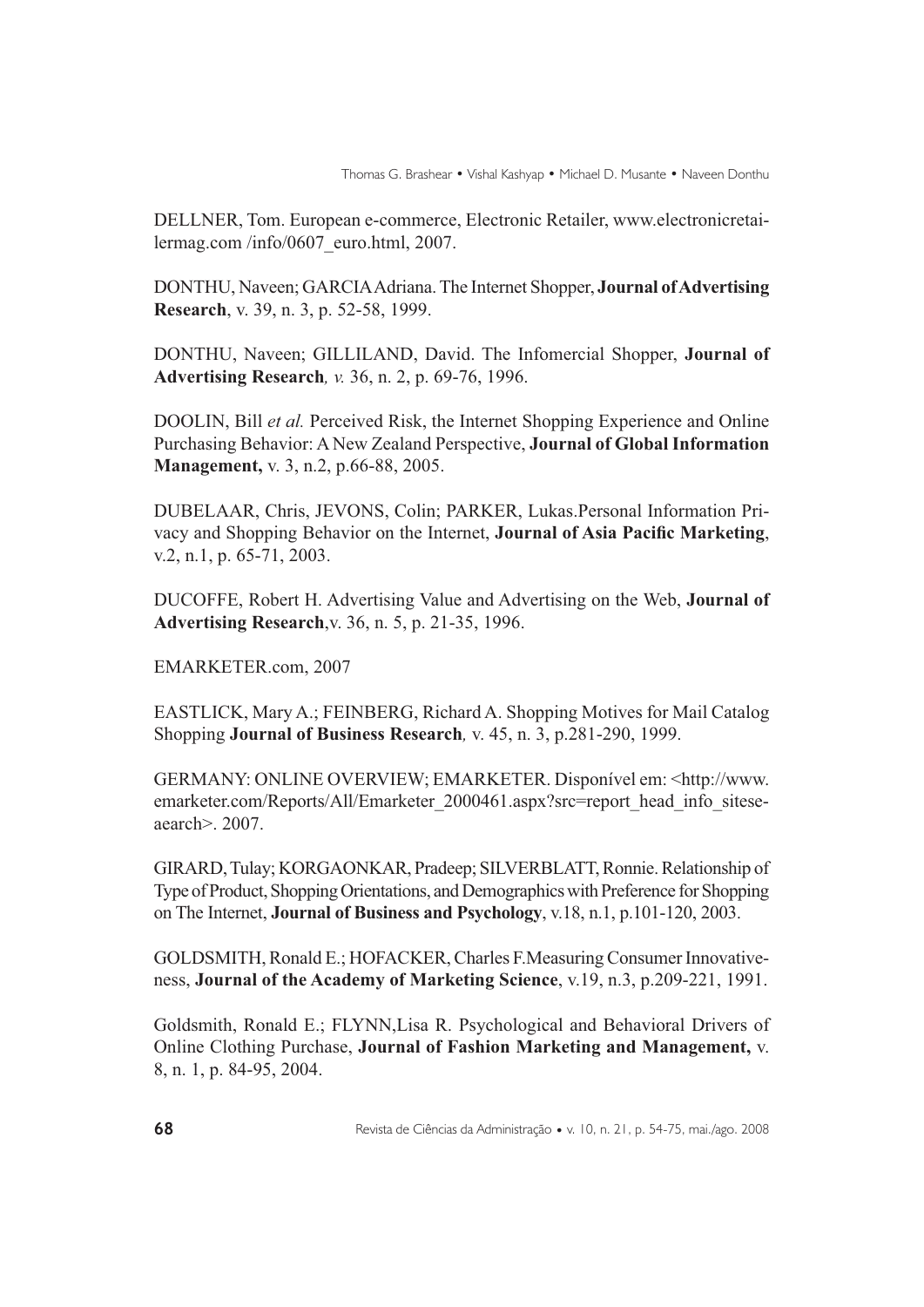HOFFMAN, Donna L.; NOVAK, Thomas P.A. New Marketing Paradigm for Electronic Commerce, **The Information Society***,* 13, Jan-Mar, p. 43-54, 1997.

HUANGA, Wen-Hsien; KUAIB, Liang. The In-flight shopper, **Journal of Air Transport Management,** v. 12, n. 4, p. 207-211, 2006.

INTERNETWORLDSTATS.com. Disponível em: <http://www.Internetworldstats. com/stats.htm>

IYER, Rajesh; EASTMAN, Jacqueline K. The Elderly and Their Attitudes Toward the Internet: The Impact on Internet Use, Purchase, and Comparison Shopping, **The Journal of Marketing Theory and Practice,** v. 14, n.1, p. 57-67, set. 2004.

JASPER, Cynthia. R.; LAN, Pi-Nan R. Apparel Catalog Patronage: Demographic, Lifestyle, and Motivational Factors, **Psychology and Marketing**, v. 9, n. 4, p.275-296, 1992.

JONES, Gareth. Gamers Embrace the Message, **Marketing,** Sept. 5, 16, 2007.

KAHN, Barbara E.; ISEN, Alice M. The Influence of Positive Affect on Variety-Seeking among Safe, Enjoyable Products, **Journal of Consumer Research**, v.20, n. 2, p. 257-270, 1993.

KIM, Soyoung; LEE, Yuri. Global Online Marketplace: A Cross-Cultural Comparison of Website Quality, **International Journal of Consumer Studies**, v.30, n. 6, p. 533-543, 2006.

KOLSAKER, Ailsa; LEE-KELLEY, Liz; PUI, Ching Choy. The Reluctant Hong Kong Consumer: Purchasing Travel Online, **International Journal of Consumer Studies**, v.28, n.3, p.295-304, 2004.

KORGOANKAR, Pradeep K.; WOLIN, Lori D. A Multivariate Analysis of Web Usage, **Journal of Advertising**, v.39, n. 2, p. 53-68, 1999.

KUMAR, V. International Marketing Research. Upper Saddle River, NJ: Prentice Hall, 2000;

LASSAR, Walfried M.; MANOLIS, Chris; LASSAR, Sharon S. The Relationship between Consumer Innovativeness, Personal Characteristics, and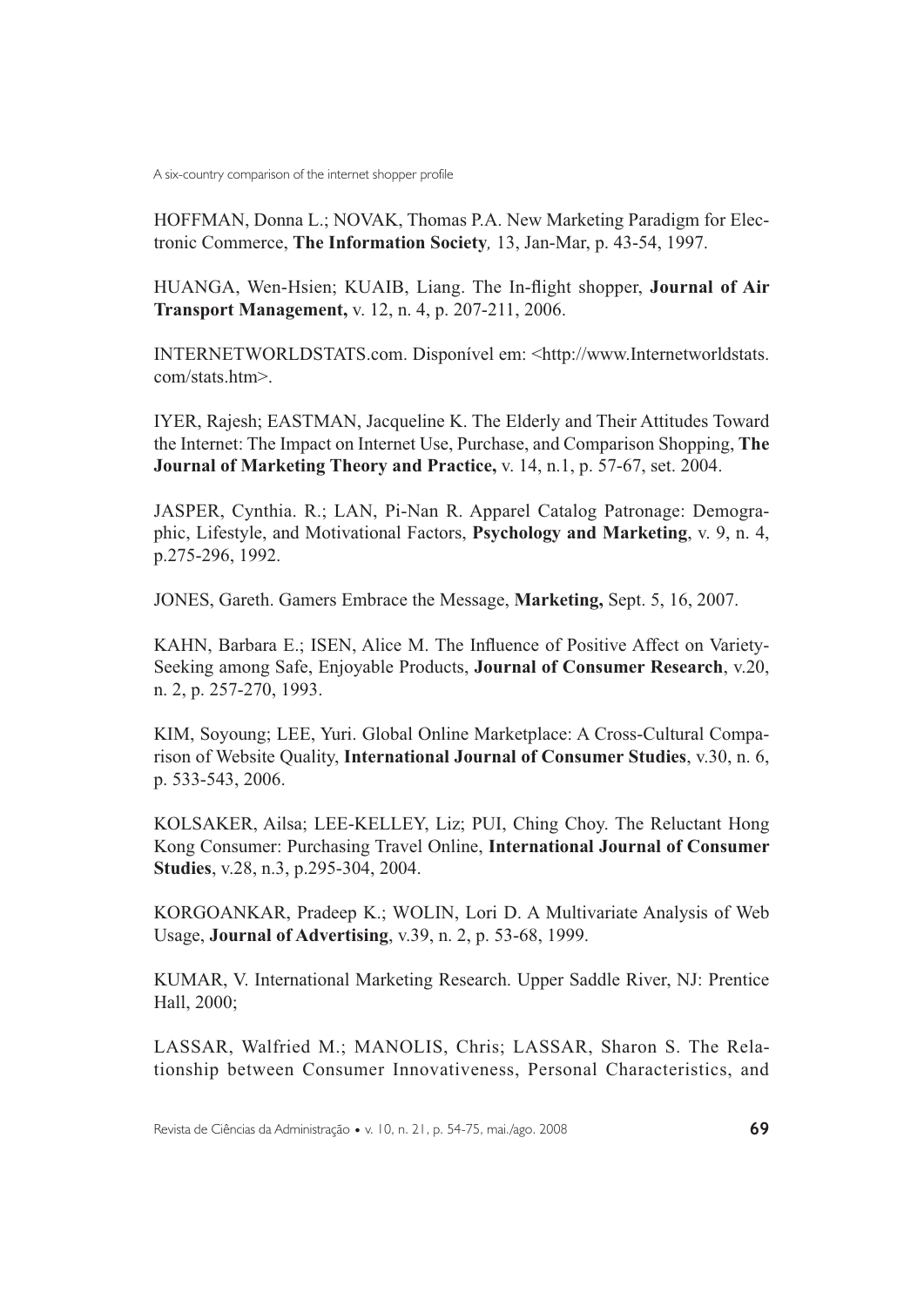Online Banking Adoption, **International Journal of Bank Marketing**, v. 23, n. 2, p. 176-99, 2005.

LYNCH, Patrick D.; BECK, John C.Profiles of Internet Buyers in 20 Countries: Evidence for Region-Specific Strategies, **Journal of International Business Studies**, v.32, n. 4, p. 725-769, 2001.

LYNCH, Patrick D.; KENT, Robert J.; SRINIVASAN, Srini S. The Global Internet Shopper: Evidence from Shopping Tasks in Twelve Countries, **Journal of Advertising Research,** v.41, n. 3, p. 15-23, 2001.

MAHMOOD, M Adam; BAGCHI Kallol; FORD Timothy C. Online Shopping Behavior: Cross-country Empirical Research. **Ergonomics**, v.47, n.5, p. 469-482, 2004.

MATHWICKA, Charla; MALHOTRA, Naresh; RIGDON, Edward. Experiential Value: Conceptualization, Measurement and Application in the Catalog and Internet Shopping Environment, **Journal of Retailing**, v.77, n.1, p. 39-56, 2001.

MIDGLEY, David F.; DOWLING, Grahame R. Innovativeness: The Concept and Its Measurement, **Journal of Consumer Research,** v. 4, n. 4, p. 229-235, 1978.

MOE, Wendy W. FADER, Peter S. Uncovering Patterns in Cybershopping. **California Management Review,** v. 43, n. 4, p. 106-117, 2001.

Park Cheoul; JUN, Jong-Kun. A Cross-Cultural Comparison of Internet Buying Behavior, **International Marketing Review**, v.20, n.5, p. 534-553, 2003.

PARK, Jihye; STOEL, Leslie. Effect of Brand Familiarity, Experience, and Information on Online Apparel Purchase, **International Journal of Retail & Distribution Management**, v. 33, n. 2, p. 148-160, 2005.

PECHTL, Hans.Adoption of Online Shopping by German Grocery Shoppers", **The International Review of Retail, Distribution and Consumer Research**, v.3, n.2, p. 145-159, 2003.

RATNER, Rebecca K.; KAHN, Barbara E. The Impact of Private versus Public Consumption on Variety-Seeking Behavior, **Journal of Consumer Research,** v. 29, n. 2, p. 246-257, 2002.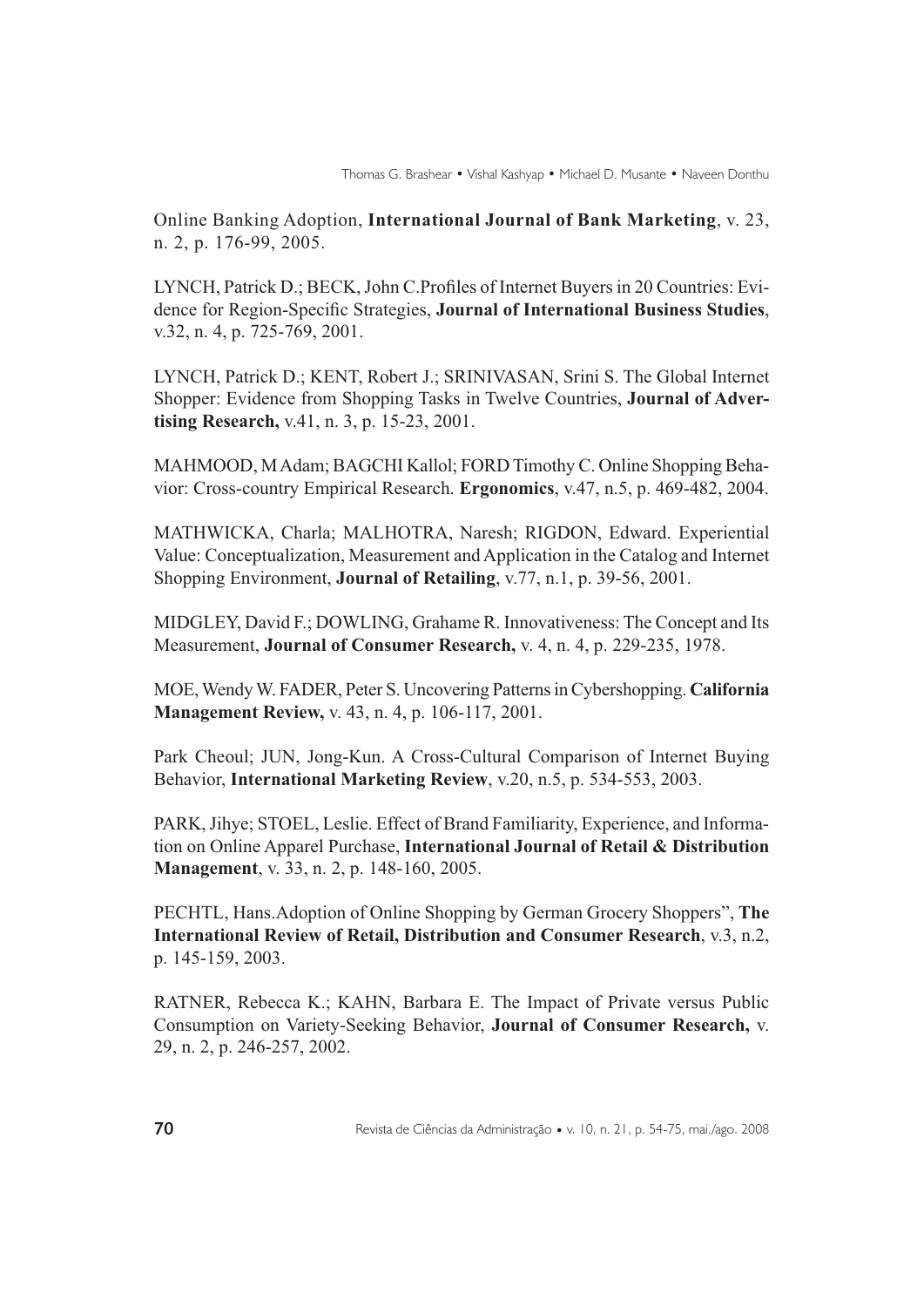\_\_\_\_\_\_. Daniel. Choosing Less-Preferred Experiences for the Sake of Variety, **Journal of Consumer Research**, v. 26, n. 1, p. 1-15, 1999.

ROGERS, Everett .M. **The Diffusion of Innovations**, 4th ed., The Free Press, New York, NY, 1995.

ROHM, Andy; SWAMINATHAN, Vanitha. A Typology of Online Shoppers Based on Shopping Motivations, **Journal of Business Research**, v.57, n.7, p. 748-757, 2004.

SEO, Jung-Im. Internet purchasing decision behavior and product involvement, :PhD Dissertation, UMI: 3180921, 2005.

SHANGHAI DAILY. Survey Tells Something About Chinese Internet Users, Available at. (http://210.77.134.148/pls/wcm/Show Text?info id=744&p qry=Internet). 2001.

SHIM, Soyeon; GEHRT, Kenneth C. Hispanic and Native American Adolescents: An Exploratory Study of Their Approach to Shopping, **Journal of Retailing,** v. 72, n. 3, p. 307-324, 1996.

SINGH, Nitish; FURRER Olivier; OSTINELLI Massimiliano.To Localize or to Standardize on the Web: Empirical Evidence from Italy, India, Netherlands, Spain, and Switzerland, **Multinational Business Review**, v.12, n. 1, p. 69-87, 2004.

SMITH, Michael. D. The Impact of Shopbots on Electronic Markets, **Journal of the Academy of Marketing Science***,* v. 30, n. 4, p. 446-454, 2002.

SOOPRAMANIEN, Didier G.R.; ROBERTSON Alastair. Adoption and Usage of Online Shopping: An Empirical Analysis of the Characteristics of "Buyers", "Browsers", and "Non-Internet Shoppers, **Journal of Retailing and Consumer Services**, v.  $14$ ,  $p.73 - 82$ ,  $2007$ .

SPROLES, George B.;KENDALL, Elizabeth L. A Methodology for Profiling Consumers' Decision-Making Styles, **Journal of Consumer Affairs**, v. 20, n. 2, p.267-279. 1986.

SRI International. Exploring the World Wide Web Population's Other Half. http:// future.sri.com/. 1995.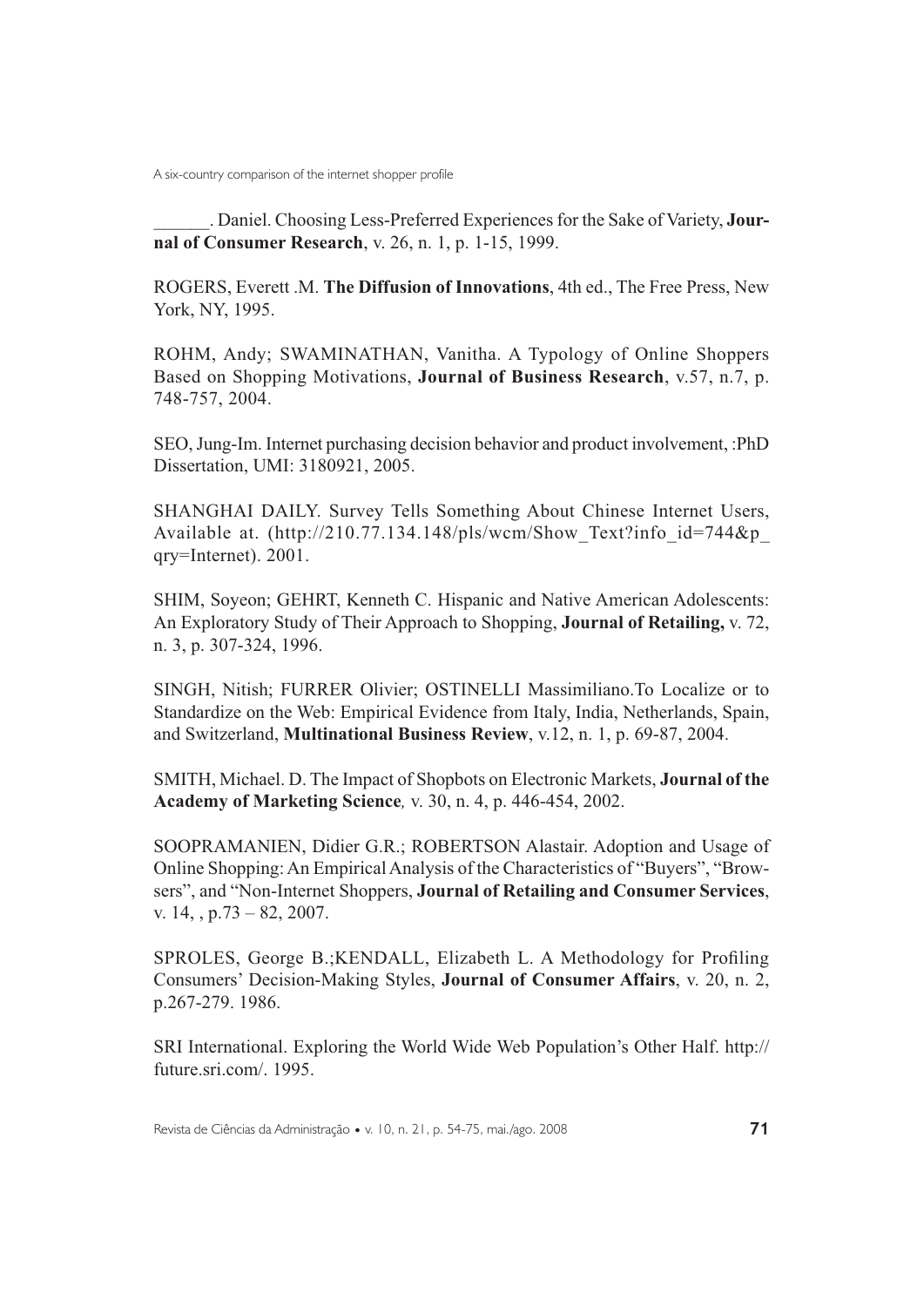SWAMINATHAN, Vanitha; LEPKOWSKA-WHITE; Elzbieta; BHARAT, P. Rao. **The Internet and Consumer Buying Behavior**: A Research Framework and Analysis in Current Topics in E-Commerce (ed.) Charles Steinfield, Indiana: Purdue University Press, p. 64-84, 2003.

SWINYARD, William R.; SMITH, Scott M. Why People (don't) Shop Online: A Llifestyle Study of the Internet Consumer, **Psychology & Marketing**, v. 20, n. 7, p. 567-598, 2003.

TAN, Soo J. Strategies for Reducing Consumers' Risk Aversion in Internet Shopping**, The Journal of Consumer Marketing**, v.16, n. 2, p.163-180, 1999.

WOOD, Michael. Discretionary Unplanned Buying in Consumer Society, **Journal of Consumer Behaviour**, v. 4, n. 4, p. 268-281, 2005.

YANG, Chyan; WU, Chia-Chun. Gender and Internet Consumers' Decision-Making. **CyberPsychology & Behavior**, v. 10, n. 1, p. 86-91, 2007.

ZHANG, Xiaoni; PRYBUTOK, Victor R.; KOH, Chang E. The Role of Impulsiveness in a TAM-Based Online Purchasing Behavior Model, **Information Resources Management Journal,** v. 19, n. 2, p. 54-68, 2006.

# **APPENDIX**

**List of Measures Used in Study**

### **Risk Aversion**

I would rather be safe than sorry. I want to be sure, before I purchase anything I avoid risky things

#### **Innovativeness**

I like to take chances I like to experiment with new ways of doing things New products are usually gimmicks

### **Brand Consciousness**

I usually purchase brand name products

Revista de Ciências da Administração • v. 10, n. 21, p. 54-75, mai./ago. 2008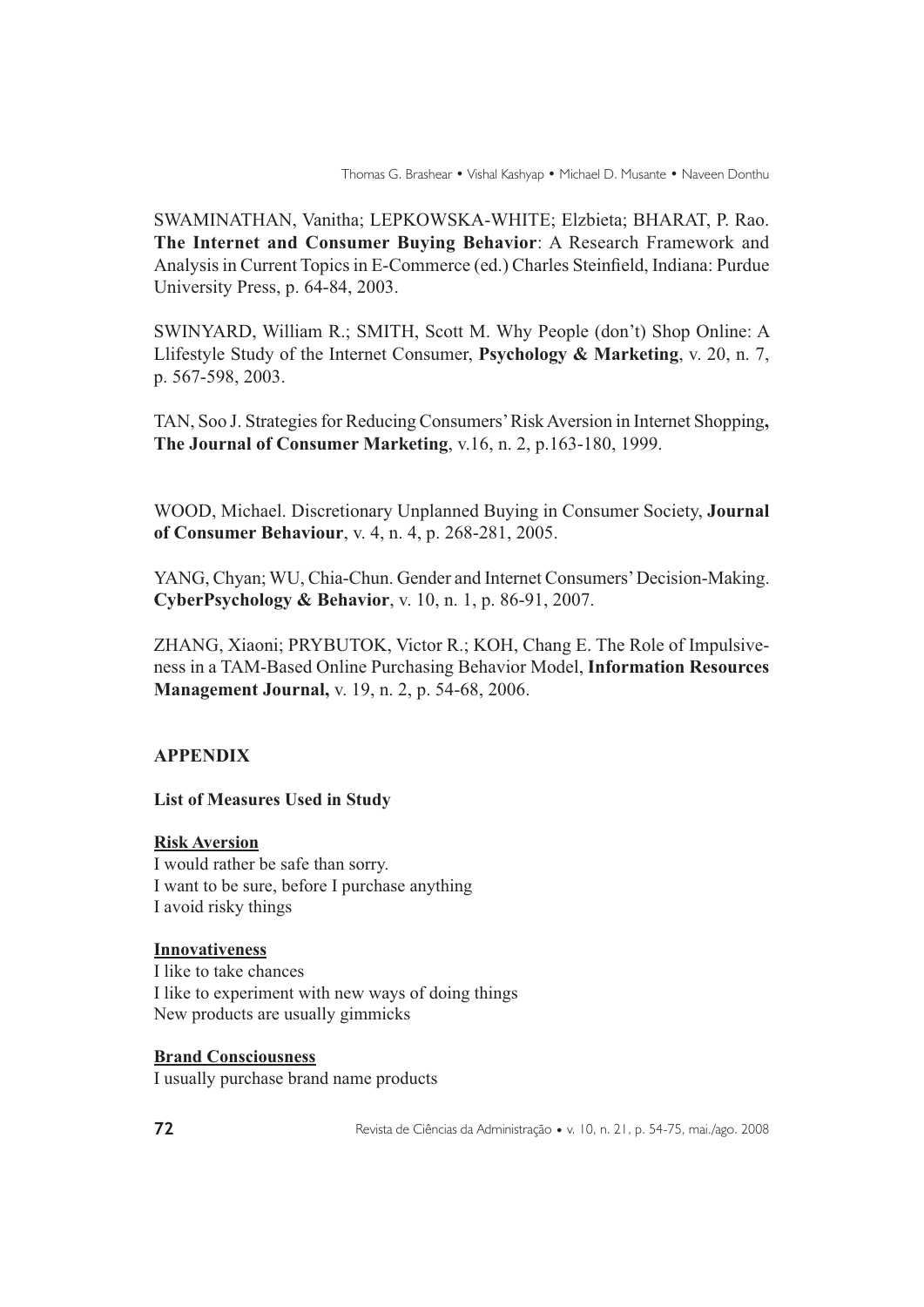Store brands are of poor quality All brands are about the same

# **Price Consciousness**

I usually purchase the cheapest item I usually purchase items on sale only I often find myself checking prices A person can save a lot by shopping for bargains

# **Importance of Convenience**

I hate to spend time gathering information on products I do not like complicated things It is convenient to shop from home

### **Variety Seeking**

I like to try different things I like a great deal of variety I like new and different styles

#### **Impulsiveness**

I often make unplanned purchases I like to purchase things on a whim I think twice before committing myself I always stick to my shopping lists

# **Attitude towards Advertising**

Advertisements provide useful information I think that advertisements are often deceptive I usually do not pay any attention to advertisements

Attitude towards Shopping Shopping is fun I get a real high from shopping Buying things makes me happy

# **Attitude towards Direct Marketing**

Phone solicitations are an invasion of my privacy I enjoy receiving junk mail I often use catalogues to shop for products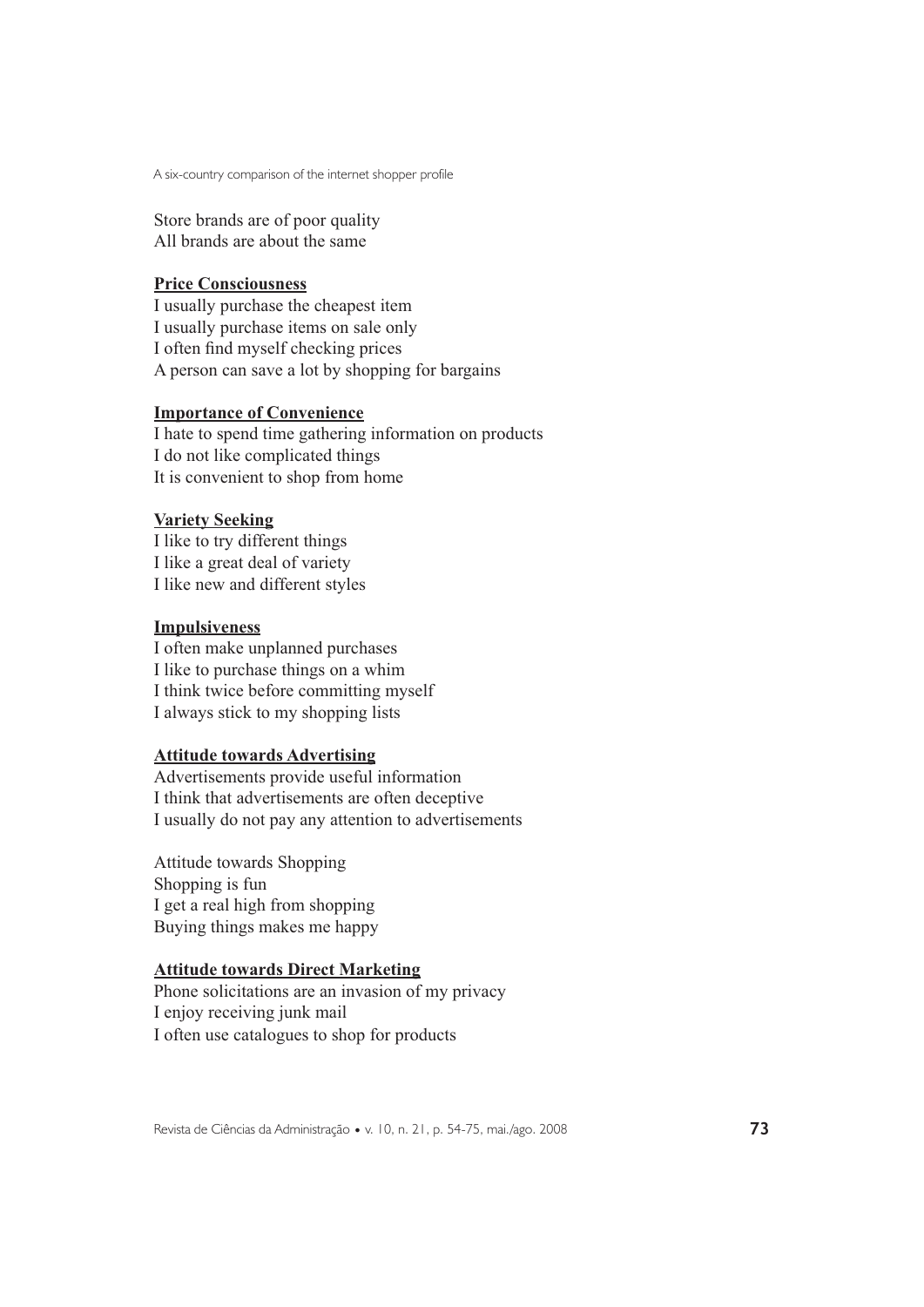| <b>ENGLAND</b>    | ${\rm p<}05$<br>$\mathrm{Sig}.$      | ≻                                             |                                 |                                | z                   |                       | z                                            |                               |                                              |                                                 | ⊱*                                               | z                   |                                 |                                                  | z                                  |                                            |                                    |                                                                                                                  |
|-------------------|--------------------------------------|-----------------------------------------------|---------------------------------|--------------------------------|---------------------|-----------------------|----------------------------------------------|-------------------------------|----------------------------------------------|-------------------------------------------------|--------------------------------------------------|---------------------|---------------------------------|--------------------------------------------------|------------------------------------|--------------------------------------------|------------------------------------|------------------------------------------------------------------------------------------------------------------|
|                   | Shopper<br>$N=114$<br>$_{\rm Non}$   | L,<br>4                                       | 4.8                             | 4.4                            | 4.8                 | 4.6                   | 4.3                                          | 4.9                           | 4.5                                          | 3.0                                             | $\frac{1}{4}$                                    | 23.5                | 2.8                             | 2.5                                              | 1.5                                | 2.5                                        | 2.4                                | 1.3                                                                                                              |
|                   | Shopper<br>Internet<br>$N=87$        | $\infty$<br>4.                                | 5.2                             | 4.9                            | 5.2                 | 5.2                   | 4.4                                          | 5.4                           | 4.8                                          | 4.7                                             | 4.4                                              | 24.5                | 3.4                             | 3.1                                              | 1.5                                | 2.8                                        | 2.7                                | 1.6                                                                                                              |
|                   | p < 0.5<br>$\mathrm{Si}\mathrm{g}$   | ≻                                             | Z                               | ≻                              | Z                   | Z                     | Z                                            | Υ                             | ≻                                            | ≻                                               | ≻                                                | Z                   | z                               | $\blacktriangleright$                            | ≻                                  | ≻                                          | ≻                                  | ≻                                                                                                                |
| <b>NEWZEALAND</b> | Shopper<br>$N = 146$<br>$_{\rm Non}$ | 3.9                                           | 4.3                             | 4.8                            | 5.2                 | 4.5                   | 4.3                                          | 4.4                           | 5.0                                          | 4.6                                             | 3.7                                              | 1.7                 | 3.6                             | 3.0                                              | 1.2                                | 3.2                                        | 2.7                                | 1.6                                                                                                              |
|                   | Shopper<br>Internet<br>$N=38$        | 4.3                                           | 4.4                             | 4.3                            | 5.3                 | 4.2                   | $\frac{1}{4}$                                | 4.7                           | $\frac{1}{4}$                                | 5.2                                             | $\frac{1}{4}$                                    | 1.8                 | 3.5                             | 3.3                                              | 1.5                                | 3.6                                        | 3.4                                | 1.8                                                                                                              |
|                   | p < 0.5<br>$\mathrm{Sig}$            | ≻                                             | ≻                               | z                              | z                   | ≻                     | ≻                                            | ≻                             | z                                            | ≻                                               | ≻                                                | z                   | $\sum$                          | ≻                                                | Z                                  | ≻                                          | ≻                                  | ≻                                                                                                                |
| <b>CHINA</b>      | Shopper<br>$N = 156$<br>Non          | 4.5                                           | 4.5                             | 5.0                            | 5.0                 | 4.4                   | 4.4                                          | 4.5                           | 4.6                                          | 4.2                                             | 4.4                                              | 1.8                 | 3.5                             | 3.2                                              | 1.7                                | 2.1                                        | 2.0                                | 1.3                                                                                                              |
|                   | Shopper<br>Internet<br>$N=38$        | 4.8                                           | 4.9                             | 5.2                            | $\overline{5.1}$    | 4.8                   | 4.9                                          | 4.9                           | 4.9                                          | 4.6                                             | 4.8                                              | 1.9                 | 3.8                             | 3.9                                              | 1.6                                | 2.7                                        | 2.8                                | 1.7                                                                                                              |
|                   | p < 0.5<br>$\overline{\text{Sig}}$   | Υ                                             | ≻                               | z                              | Υ                   | Υ                     | Υ                                            | Z                             | $Y^2$                                        | ≻                                               | Υ                                                | Z                   | $Y^2$                           | Υ                                                | Z                                  | Υ                                          | Υ                                  | ≻                                                                                                                |
| <b>BULGARIA</b>   | Shopper<br>$N = 156$<br>Non          | 4.4                                           | 4.3                             | 3.8                            | 5.5                 | 4.2                   | 3.7                                          | 3.7                           | 4.6                                          | 3.9                                             | 4.1                                              | 1.9                 | 3.1                             | 2.9                                              | 1.5                                | 2.1                                        | 2.3                                | 1.5                                                                                                              |
|                   | Shopper<br>Internet<br>$N=32$        | 5.0                                           | 4.9                             | 3.9                            | 6.1                 | 4.8                   | 4.3                                          | 3.9                           | 5.1                                          | 4.6                                             | 4.6                                              | 1.9                 | 3.4                             | 3.3                                              | 1.5                                | 2.7                                        | 2.9                                | $1.8\,$                                                                                                          |
|                   | p < 0.5<br>Sig.                      | ≻                                             | ≻                               | ≻                              | z                   | Υ                     | z                                            | Υ                             | Υ                                            | ≻                                               | ≻                                                | ≻                   | z                               | Υ                                                | z                                  | ≻                                          | ≻                                  | ≻                                                                                                                |
| <b>BRAZIL</b>     | Shopper<br>$N=101$<br>Non            | 3.9                                           | 3.5                             | 5.4                            | 5.0                 | 3.9                   | 2.9                                          | 4.7                           | 5.0                                          | 3.7                                             | 4.3                                              | 1.7                 | 5.9                             | 2.9                                              | 1.5                                | 2.4                                        | 2.3                                | 1.2                                                                                                              |
|                   | Shopper<br>Internet<br>$N=98$        | 4.9                                           | 3.8                             | 4.7                            | 4.9                 | 3.5                   | 2.7                                          | 3.8                           | 3.9                                          | 3.3                                             | 4.8                                              | 2.9                 | 7.5                             | 3.1                                              | 1.4                                | 3.1                                        | 2.8                                | 1.5                                                                                                              |
| USA <sup>a</sup>  | p< 05<br>Sig.                        | Υ                                             | ≻                               |                                | ≻                   | Υ                     | Z                                            | Z                             | Z                                            | ≻                                               | ≻                                                | Υ                   | $\succ$                         | Υ                                                | $\square$                          |                                            |                                    |                                                                                                                  |
|                   | Shopper<br>N=668<br>$\mbox{Non}$     | 2.9                                           | 2.8                             | 3.2                            | 2.9                 | 2.0                   | 3.2                                          | 3.7                           | 2.3                                          | 2.2                                             | 2.9                                              | 2.8                 | 2.6                             | 2.8                                              | 1.5                                |                                            |                                    |                                                                                                                  |
|                   | Shopper<br>Internet<br>$N = 122$     | 4.0                                           | 4.0                             | 2.5                            | 3.8                 | 3.5                   | 3.4                                          | 3.9                           | 2.4                                          | 2.9                                             | 3.4                                              | 3.3                 | 2.8                             | 3.4                                              | 1.5                                |                                            |                                    |                                                                                                                  |
|                   |                                      | H <sub>1</sub> : Importance of<br>Convenience | H <sub>2</sub> : Innovativeness | H <sub>3</sub> : Risk Aversion | H4: Variety Seeking | $H_s$ : Impulsiveness | Consciousness<br>$\mathbf{H}_{_{6}}$ : Brand | Consciousness<br>$H7$ : Price | H <sub>8</sub> : Attitude Toward<br>Shopping | H <sub>9</sub> : Attitude Toward<br>Direct Mktg | H <sub>10</sub> : Attitude Toward<br>Advertising | $H_{11a}$ : $Age^b$ | $H_{\rm{lib}}$ : Education<br>" | $\mathbf{H}_\mathrm{11c}$ : Income $^\mathrm{d}$ | $\mathbf{H}_{\text{11d}}$ : Gender | $\mathbf{H}_{\mathrm{11c}}$ : Email Usage® | $H_{\text{inf}}$ : Internet Usage® | $\begin{array}{l} \mathbf{H}_{1\mathbf{I}_\mathbf{B}} \colon \textbf{Computer} \\ \textbf{Overship} \end{array}$ |

Thomas G. Brashear • Vishal Kashyap • Michael D. Musante • Naveen Donthu

Revista de Ciências da Administração • v. 10, n. 21, p. 54-75, mai./ago. 2008

Table I - Internet Shoppers versus Non-shoppers Table I - Internet Shoppers versus Non-shoppers<sup>1</sup>

**74**